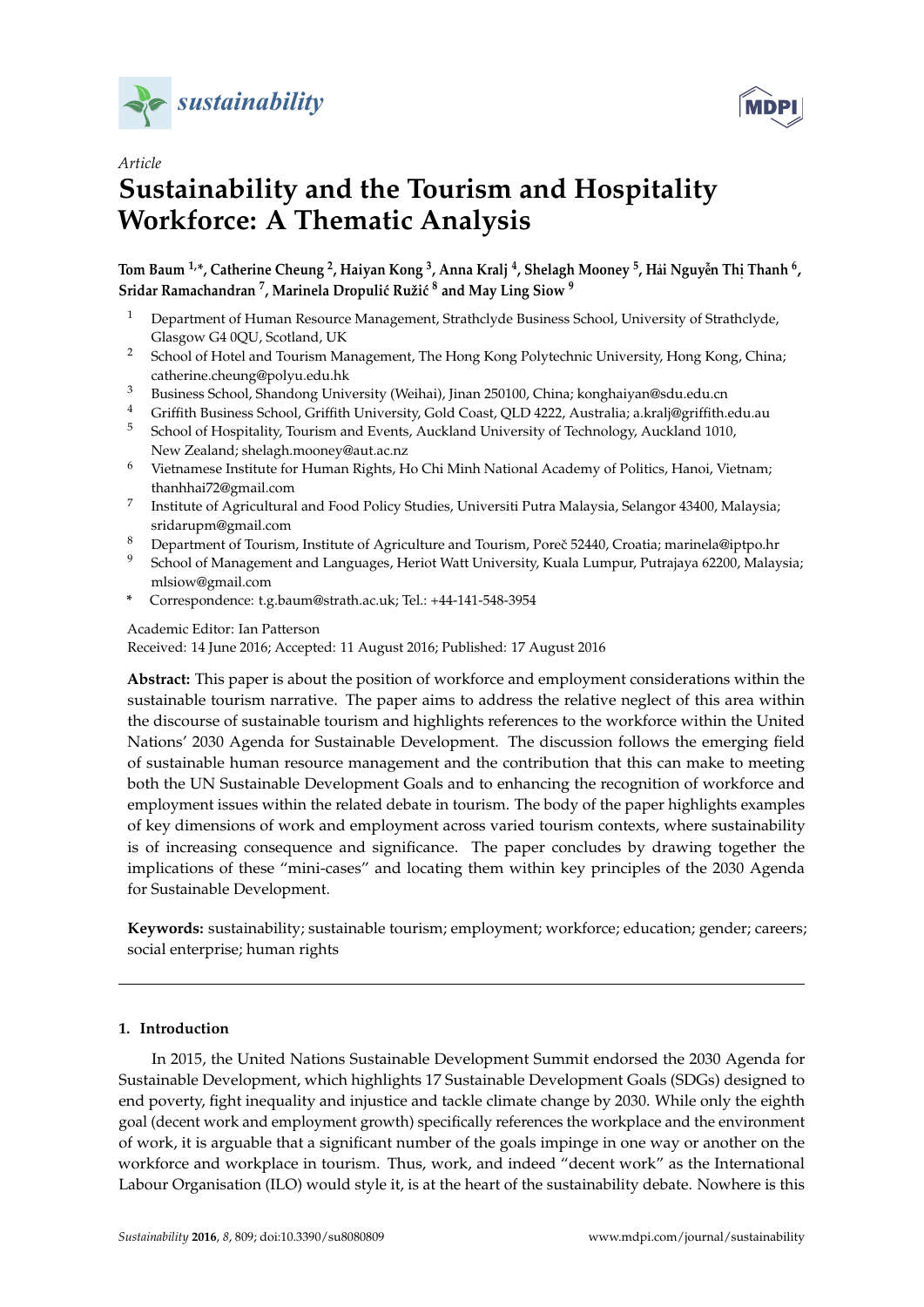more the case than in the context of sustainable development in tourism. Yet, it is our contention here that workforce and workplace considerations are widely neglected in the growing volume of debate relating to sustainable tourism. Our purpose is to illustrate that, due to this omission, decent work objectives continue to be unmet in the tourism sector. Insights and examples supporting our position (about significant, but unacknowledged, workforce themes) will be provided by tourism and hospitality academics actively researching in their area of expertise.

The starting point for this paper is to state that, despite this neglect, we advocate that consideration of employment and the tourism workforce is at the heart of the sustainable tourism narrative. It is both disappointing and inexplicable that few commentators, academic or practitioner, appear to recognize this omission. Indeed, the absence of workforce considerations from the mainstream sustainable-tourism narrative is one of the oddities in the overall debate addressing the area. In this paper, we will explore the positioning of workforce considerations within the discussion about sustainable tourism, or the absence thereof, and then seek to demonstrate the relevance of the sustainability narrative to a selection of workforce-related themes in the context of tourism and the United Nations Sustainable Development Agenda. By this means, we hope to illustrate the value of meeting specific goals and the wider principles enshrined within the agenda, to address the considerable challenges faced by tourism with respect to its workforce. We further suggest that serious consideration of the workforce should form the nexus of the entire sustainable tourism dialogue.

Some limitations to this discussion must be acknowledged at the onset. Tourism, as an industry, is characterized by diversity and constitutes a number of sub-sectors that include transport, accommodation, food service, retail, attractions, events and facilitation. Generalizing about the industry's workforce across sectors can be problematic for a wide range of reasons. Hospitality (accommodation and food service) is by some measure the largest and most ubiquitous component of tourism and is used as a proxy for the whole industry at times in this discussion. We are aware of the limitations that this imposes. Likewise, a limitation to our discussion here is the focus on the employee workforce to the neglect of self- and family employment in the small and micro business environment. Finally, the context of tourism employment varies greatly and is influenced by a wide range of economic, socio-cultural and political factors. These, in turn, inhibit generalization between, for example, less developed and developed economies.

### <span id="page-1-0"></span>**2. Sustainable Tourism and Employment**

The challenges that tourism faces in terms of employment, workforce or Human Resource Management (HRM) have been very well documented over an extended period (see, for example, [\[1–](#page-14-0)[6\]](#page-14-1)). These concerns are diverse, including inter alia: challenging working conditions; dirty and difficult work; low pay; lack of gender and minority opportunity; precarious, seasonal employment; low status of work; absence of clear career structures; and high labor turnover. The recurrent and prevailing themes, singularly and collectively, have been widely addressed at the policy and practical levels. The evidence, however, is of limited change in response to policies, initiatives and investment by the public and private sectors. Solnet et al. [\[7\]](#page-14-2) highlight the failure of workforce-related policy over a ten-year period in both Australia and Scotland, highlighting that the issues identified did not change over the timeframe and that the proposed remedies remained static. Academic contributions to the narrative are also limited [\[6\]](#page-14-1), aspiring to find 'solutions' to problems, rather than seeking or providing broader explanations for the social and economic drivers that underpin these challenges.

Therefore, how can sustainability, sustainable development and, critically, sustainable tourism contribute to addressing the issues that face employment in the tourism sector? Sustainability is a dominant theme in contemporary tourism discourse; Weaver [\[8\]](#page-14-3) (p. 5), for example, is perceptive when he notes, "since the mid-1990s, discourses about the tourism sector have become increasingly dominated, at least rhetorically, by the ideas and ideals of sustainability". Sustainable tourism has become a focus of attention through a combination of factors. The growth in international tourism and an increased focus on environmentalism in society have led to enhanced awareness of the meaning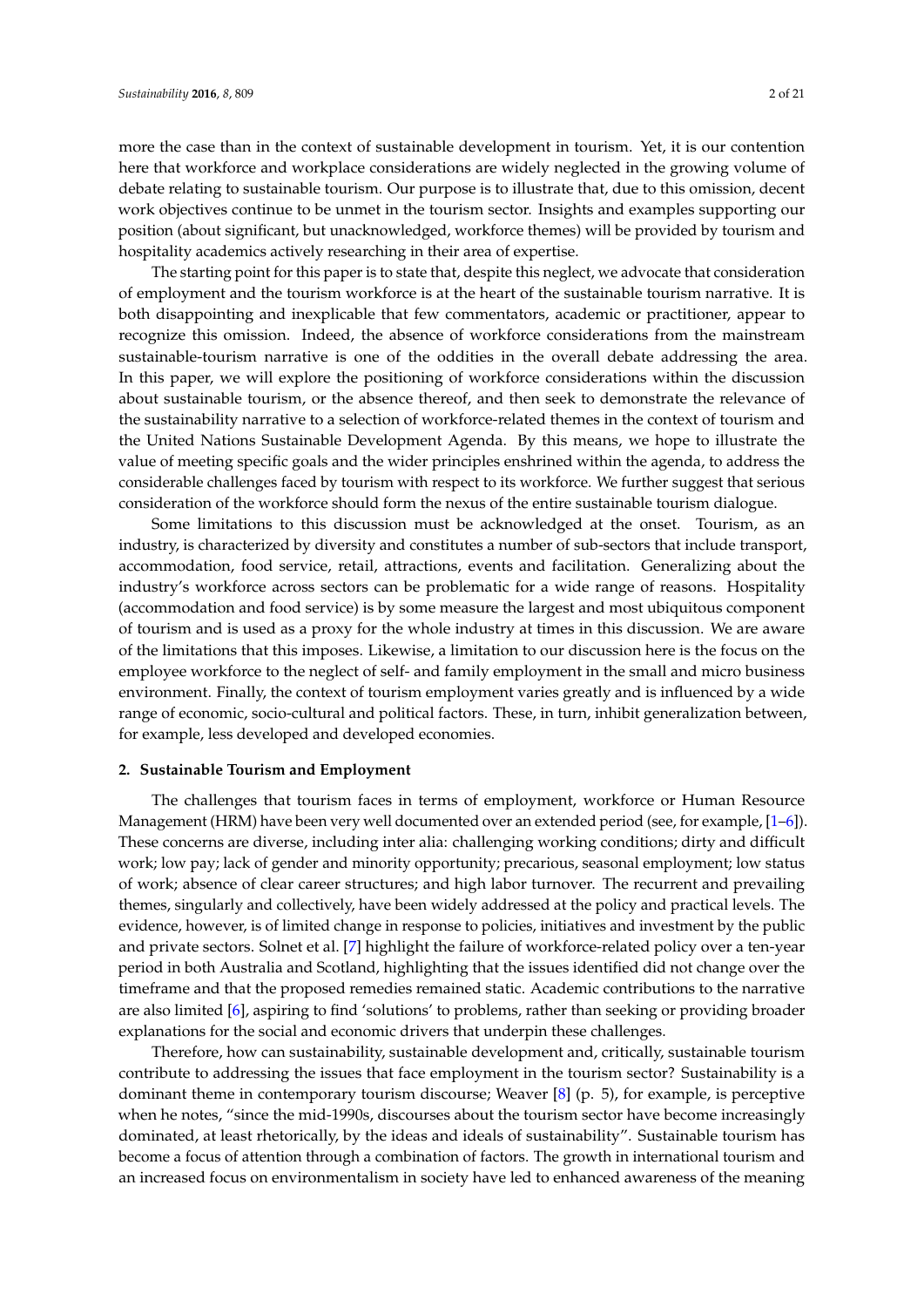of the principles of sustainability [\[9\]](#page-14-4). In this way, sustainability has become a dominant narrative within tourism policy development at all territorial levels, as noted by Torres-Delgado and Lopez Palomeque [\[10\]](#page-14-5) (p. 1):

*Institutional policies and initiatives have advanced gradually from an initial acceptance of sustainability in tourism associated almost exclusively with the conservation of the environment, to a more global concept which takes the balance between society, the environment and economy into account.*

Edgell [\[11\]](#page-14-6) (p. 27) sees policies that are underpinned by sustainability principles as limiting the "negative impacts on the social, economic, and environmental well-being of tourism destinations and local communities". Likewise, Maxim [\[12\]](#page-14-7) (p. 38) emphasizes the increasing focus on sustainability, particularly in an urban context when explaining that "sustainable tourism is primarily associated with nature and environmental consequences, whereas in cities more visible are the economic and socio-cultural impacts of tourism". In the tourism sector, a number of sources (for example, [\[13](#page-14-8)[–15\]](#page-14-9)) suggests that industry advocates use the "jargon" of sustainability and community to strengthen their power bases and legitimize current unsustainable practices rather than genuinely working to achieve the benefits of a sustainable approach.

Regrettably, the dominant impression from the interrogation of the extensive sustainable tourism literature is that there is scant reference to the tourism workforce in this narrative. Admittedly, the criteria identified by the Global Sustainable Tourism Council [\[16\]](#page-14-10) does include reference to the workforce by addressing the responsibilities of both destinations and hotels and tour operators, but this is limited in reference to the localization of opportunities and careers. The relative neglect of workforce considerations within the discussion relating to sustainable tourism policy in terms of and, indeed, within the debate in academic journals that focus on this theme is counter-intuitive, given that social, cultural and community-focused considerations are prominent in some (but not all) analyses of this area. This neglect is all the more challenging in light of the leadership provided by international agencies, notably the ILO's notion of decent work [\[17\]](#page-14-11) and the clear guidance provided by Article 8 of the UN's 2030 Agenda for Sustainable Development, which advocates "full and productive employment and decent work for all" [\[18\]](#page-15-0). The emergence of sustainable HRM can be linked, at an organizational level, with growing interest in the full breadth of Corporate Social Responsibility (CSR) [\[19\]](#page-15-1). Sustainable HRM provides the basis upon which this neglect in tourism can be rectified. Predating the emergence of sustainable HRM as a serious field of study, Jithendran and Baum [\[20\]](#page-15-2) (p. 405), used language that is very similar to that which has subsequently emerged in the mainstream when they argued:

*Both from the development and preservation angle, HRD [Human Resource Development] holds the key to sustainability. Development requires a higher level of quality, and preservation requires attitudes, sensitivities and practices that are responsible towards and appropriate for the environment, local society, culture and economy.*

Here, Jithendran and Baum [\[20\]](#page-15-2) consider HRD in the tourism context to be the development of a professionally-trained and educated workforce, advocating a three-dimensional focus on tourism industry personnel, the host community and the tourists. This is in contrast to the more usual approach to HRM, which focuses on the organizational (macro) level and the effects of practices on individuals (micro).

Zaugg et al. [\[21\]](#page-15-3) (p. 1) provide a definition of sustainable HRM as "long term socially and economically efficient recruitment, development, retainment and disemployment of employees". Figure [1](#page-3-0) conceptualizes this definition as a model of sustainable HRM with a strong focus on the individual. Other authors tend to look at sustainability in terms of a local (destination), regional or national workforce. This broader approach is taken in the current consideration of the application of sustainability as a concept for the tourism workforce.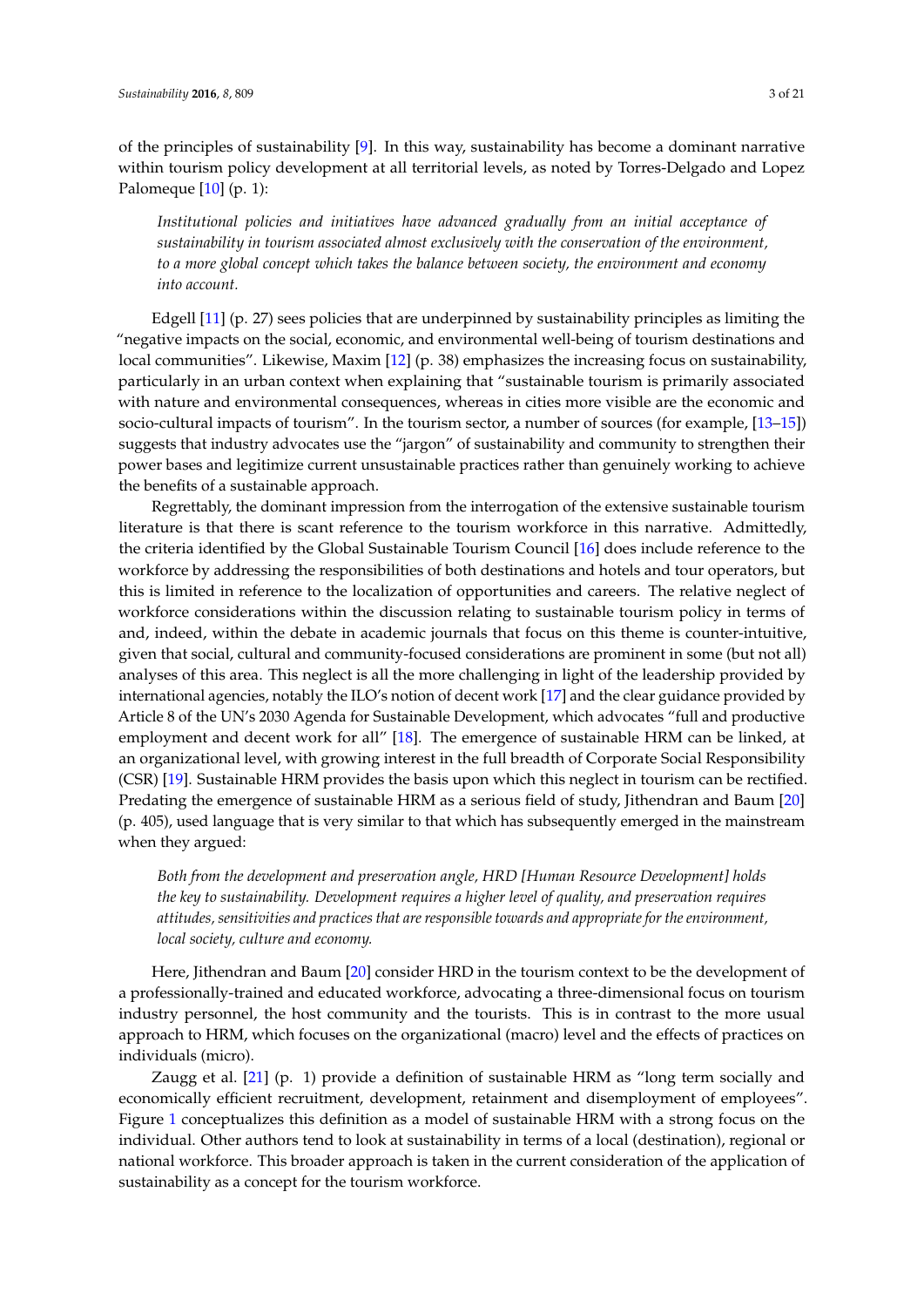<span id="page-3-0"></span>

**Figure 1.** Model of sustainable human resource management [20] (p. 3). **Figure 1.** Model of sustainable human resource management [\[20\]](#page-15-2) (p. 3).

 $\mathbf{r}$  (p. 223) is two constant and Harry  $\mathbf{r}$  is two constant of a sustainability two constants in sustainability two constants in support of a sustainability of a sustainability of a sustainability of a sustainabi Mazur [\[22\]](#page-15-4) identifies three elements within sustainable HRM. These are: (1) a sustained supply of future employees; (2) workplaces that provide good treatment of employees, "decent work" in ILO terms; and (3) the engagement of employees in CSR practices, the latter based on Liebowitz's [\[23\]](#page-15-5) the observation of scarce in CSR practices, the latter based on Liebowitz's [23] (p. 50) notion that "if the management of a company hires capable people and treats them well, then  $\cdot$ those employees will be more inclined to take better care of the planet". This view is supported in accommodating the planet of the planet of the planet of the planet of the planet of the planet of the planet of the suppor by other writers [\[24,](#page-15-6)[25\]](#page-15-7) who clearly link the impact of HRM practices to environmental outcomes.<br>Contribution the sustainability of the intervention of the sustainability of the sustainability of the sustain Sustainable HRM, by definition, also acknowledges the possibility of unsustainable HRM [\[26\]](#page-15-8) through  $\,$ practices that cannot be sustained at an organizational level and lead to burnout due to individual practices stress, other forms of illness or attrition. In the context of tourism, this inconvenient and therefore neglected dimension of the workforce is bundled by Baum [\[27,](#page-15-9)[28\]](#page-15-10) as "the dark side of the coin" and is in the matter of the coin" and is in the cointersustainable workforce must be developed by tourism operators and host communities. What, then, also addressed by Boardman et al. [\[29\]](#page-15-11) in their analysis of decent work in the full tourism value chain.

Ehnert and Harry [\[19\]](#page-15-1) (p. 223) identify two considerations in support of a sustainability approach to HRM. They are, firstly, the relationship between an organization and its economic and social environment; and secondly, how a company's internal HRM systems and processes accommodate the of aging workforces and of increasing work-related health problems". Incorporating the wide range of good practices articulated by Liebowitz [\[23\]](#page-15-5) in accommodating the needs of the individual within organizations "the argument is that fostering the sustainability of the HRM system itself becomes a 'survival strategy' for organisations dependent on high quality employees" [\[19\]](#page-15-1) (p. 223). This is a perception of HRM practices from which tourism in many contexts, worldwide, could undoubtedly benefit. The business as a cost and not as a cost and not as an asset to the business; in the business;  $\frac{1}{2}$ individual with respect to a range of themes, including "the observation of scarce human resources,

The preceding, necessarily brief, review indicates that, in order to achieve sustainable HRM, a sustainable workforce must be developed by tourism operators and host communities. What, then, does sustainable practice in the area of tourism employment and the sector's workforce look like in practice? Many of the challenges, or the dark side of tourism employment, addressed above represent practice that is not sustainable, including as examples:

- short-termism as a result of stochastic demand and deficient business planning;
- the misperception that skills are not required for many lower level hospitality jobs, thus denying workers their professional identity;
- widespread employment of labor, at all skills levels, that is not from the community or even country where the operations are located, denying opportunity to the local labor market;
- wide-term perception of employees as a cost and not as an asset to the business;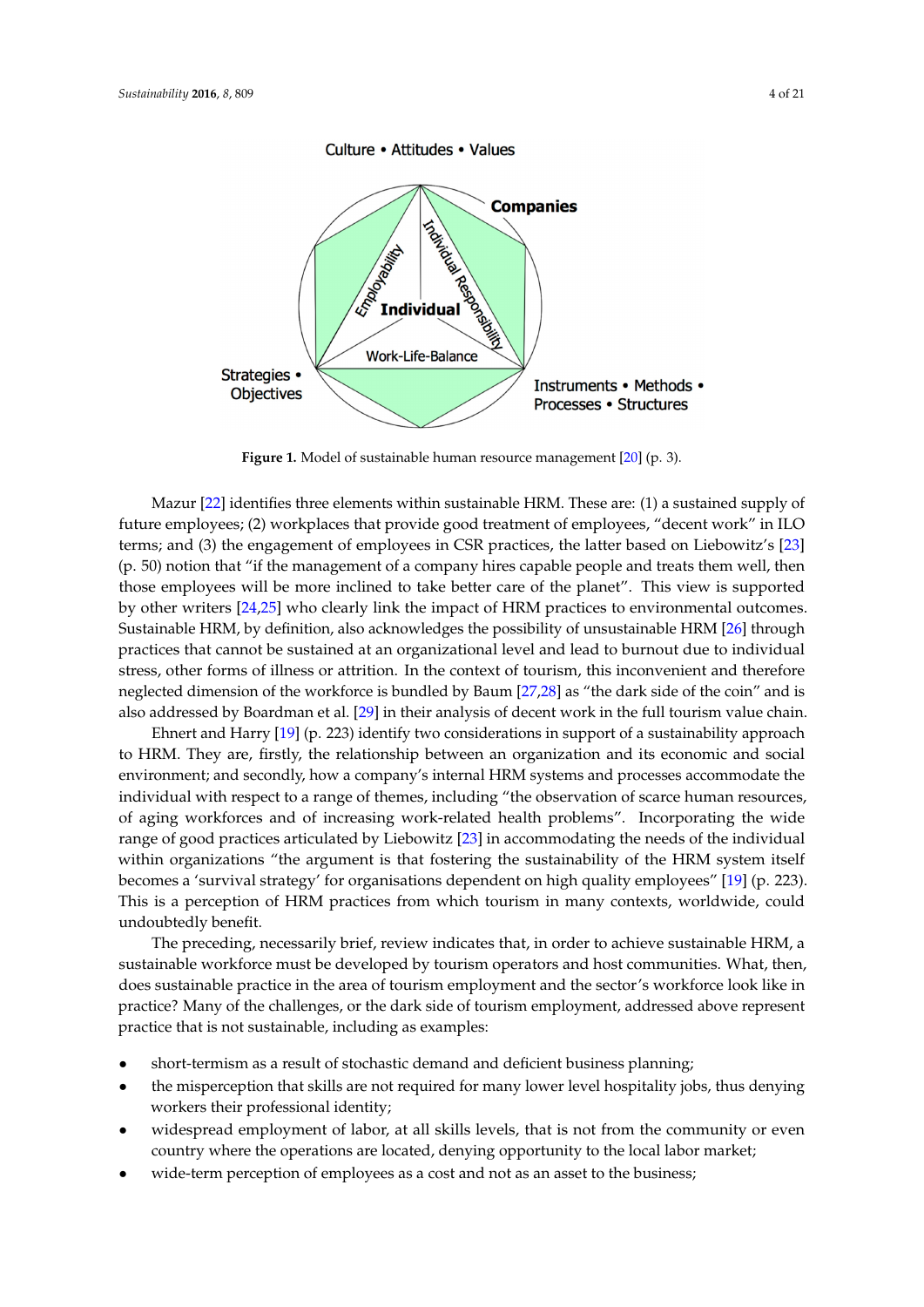- poor working conditions and relatively poor pay, acting as a disincentive to either join or remain in the industry;
- dominance of small businesses (both in the formal and informal sectors) that limit career progression opportunities;
- limited engagement with diversity issues, meaning women and minorities do not have opportunities for progression; and
- human rights' abuses through extensive use of child labor and working conditions that deny family rights.

The problem or challenge highlighted by this paper is that there appears to be a lack of planning and engagement on the part of the tourism academy, tourism organizations and host communities to commit to the development of a sustainable tourism workforce that will enjoy the benefits associated with the UN's ideals of decent work. Box 1 represent the goals that are most closely affiliated with the tourism context. If the examples given in the previous paragraph represent unsustainable workforce characteristics or widespread and entrenched practices in tourism, the corollary is represented by practices that do focus on "decent work", do provide opportunity on an equal basis for all members of the community, are progressive and developmental and compete successfully for skills with other sectors of the local, national and international economy. Such criteria are, of course, ambitious and aspirational, but this notwithstanding, they do represent a vision of work in tourism that is every bit as laudable and plausible as that represented by those advocating responsibility through tourism for the natural and cultural environment.

**Box 1.** United Nations Sustainable Development Agenda goals supported by tourism employment and tourism and discussed in this paper.

# **United Nations Sustainable Development Agenda Goals Goal 1:** to end poverty in all its forms and everywhere.

- Goal 3: to ensure healthy lives and well-being for all at all ages.
- **Goal 4:** to ensure inclusive and equitable quality education and promote lifelong learning opportunities for all.
- **Goal 5:** to achieve gender equality and empower all women and girls.
- **Goal 8:** to promote sustained, inclusive and sustainable economic growth, full and productive employment and decent work.
- **Goal 10:** to reduce inequality within and among countries.
- **Goal 16:** to promote peaceful and inclusive societies for sustainable development, provide access to justice for all and build effective, accountable and inclusive institutions at all levels.

The following section will discuss international and local perspectives on important, but somewhat neglected themes in the sustainable tourism debate, provided by researchers who have explored issues that would benefit from greater tourism academy engagement when considering how to advance sustainability ideals. Following these macro/meso insights, links will be made with specific UN development goals to demonstrate that HR development in the tourism sector is an objective that has yet to be achieved.

# <span id="page-4-0"></span>**3. Applying Sustainability to the Workforce Domain in Tourism**

The workforce or HRM in the context of tourism is multi-faceted and complex. Baum et al. [\[6\]](#page-14-1) classify workforce research in tourism into micro (the individual), meso (the organization) and macro (the destination or beyond), acknowledging that some overlap exists between the three, especially between micro and meso. Attempting to address all of the diverse themes that are commonly 'bundled' under these labels in the context of this paper would lead to broad generalizations that would not do the topic justice. Therefore, this paper seeks to dip into selected themes in rather greater depth,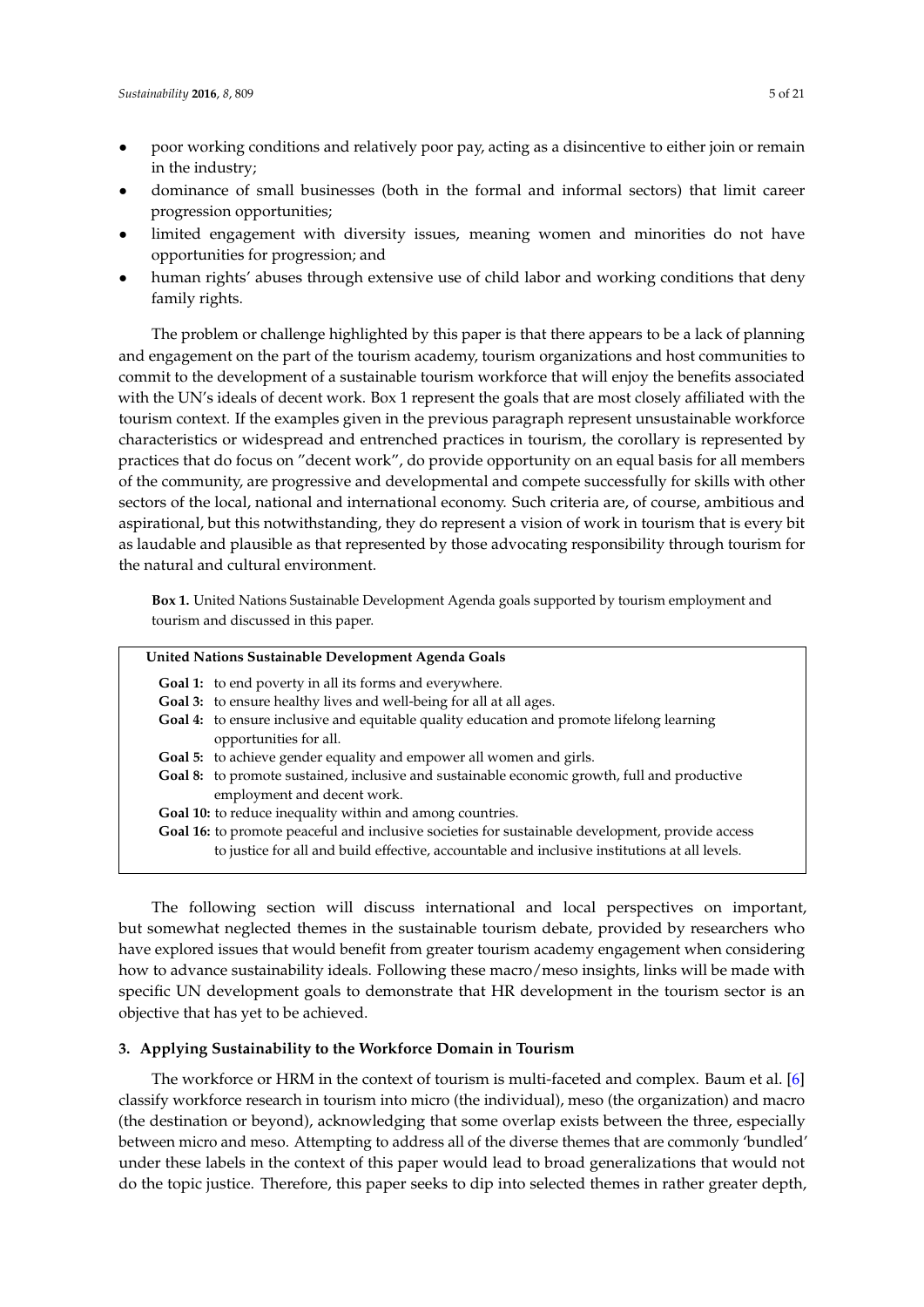acknowledging the randomness and subjectivity in the selection of those themes that are covered here. However, the examples given show that at macro, meso and micro levels of tourism employment across many different contexts, there are endemic and systematic failures to meet or even consider sustainable HRM or HRM development principles.

#### *3.1. Gender, Employment and Sustainability in Tourism*

Gender is a major workforce issue in all countries and cultures and impinges on all levels (micro, meso and macro) identified above. Here, the discussion focuses on the New Zealand context, but the issues raised in terms of sustainability apply equally in virtually every other jurisdiction. Globally, women working in the tourism sector are disadvantaged compared to men, earning less and concentrated in lower quality jobs [\[30](#page-15-12)[–32\]](#page-15-13). In New Zealand, for example, in 2013, women in the female-dominated (62.4%) housekeeping and restaurant services sector not only earned the lowest income (median) of all occupations, but their income comprised 84% of the income of men also employed in the sector [\[33\]](#page-15-14). The contributors to gender inequality are multifaceted and complex; however, they include restricted hours due to women's caregiving responsibilities, occupational sex stereotyping, occupational segregation, discriminatory promotional practices and a lack of flexible workplace arrangements, all of which limit women's employment choices. Critical gender scholars, such as Holvino [\[34\]](#page-15-15), observe that it is not possible to separate gender from color when considering women's participation in employment. This intersection is visible in New Zealand, where a disproportionately high number of Māori and Pacifica women occupy the lowest strata of service sector jobs [\[35\]](#page-15-16) and where, in hospitality, European men are more likely to hold senior leadership positions [\[36](#page-15-17)[,37\]](#page-15-18). Therefore, being a woman and/or belonging to a minority ethnicity group appears to negatively impact women's career possibilities and promotional processes, and stereotypical views on suitable roles penalize women and privilege men in the sector [\[38\]](#page-15-19).

When revisiting the "glass elevator" that advantages men in feminized employment sectors after 20 years, Williams [\[39\]](#page-15-20) argues that feminist activists must move beyond the focus on women and protest against the profoundly negative impact of lowly-paid precarious work, not just on women, but on families. The New Zealand tourism sector could benefit from such activism as it employs one in sixteen people [\[40\]](#page-15-21). Here, precarious work practices have become the norm, as in Australia [\[41\]](#page-15-22). In real terms, hospitality hourly pay rates in New Zealand have dropped significantly over the years, compared to other sectors of the economy, with many workers employed at the legal minimum wage rate [\[42\]](#page-15-23). Economists have calculated that workers on the current minimum wage would need to earn 21% more per hour to reach the "living wage" threshold that would enable them to maintain an acceptable standard of living [\[43\]](#page-16-0). Hence, long working days spread over multiple employers are required by casualized hospitality workers to support their families. Although abuse of migrant workers (many of whom are women) is not identified as problematic by tourism employers [\[40\]](#page-15-21), recent high-profile employment law breaches highlight the widespread exploitation of migrants and international students by employers in the sector [\[44\]](#page-16-1); in some instances, workers were paid 80% less than the minimum wage over an extended period of time.

Therefore, the fact that women, especially women of minority ethnicity, hold the majority of the poor-quality jobs in the sector should not be perceived as a "women's problem" and symptomatic of their disadvantage in the labor market. There are wider societal ramifications; for example, possibly due to the structural advantage of 24/7 employment opportunities in the sector, the retail, accommodation and food services sector is the largest provider of jobs for solo mothers in New Zealand [\[45\]](#page-16-2). However, because the majority of jobs are held by non-professional and non-managerial workers on a temporary basis, financial penalties are not confined to the individual, but disadvantage the wider community and the next generation. Additionally, the negative side effects of poor-quality work on workers are well documented [\[46\]](#page-16-3), including a prevalence of stress, high accident rates and poor mental health outcomes for workers. As with low pay rates, these poor health outcomes also have wider societal costs that extend beyond the individual concerned.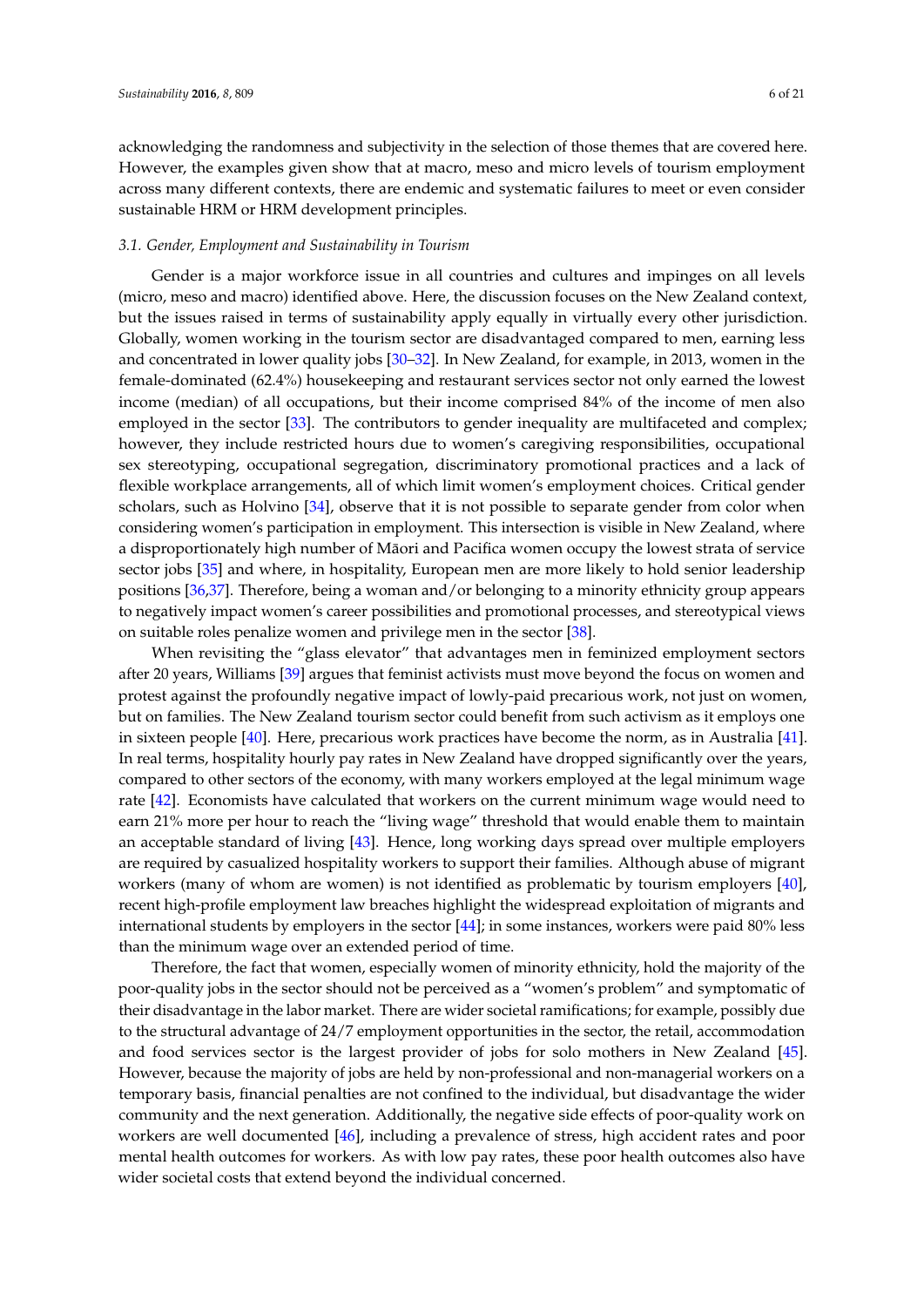Somewhat ironically, the structural features of the industry are more than capable of delivering the elements identified by tourism researchers that increase workers' wellbeing: strong social connectivity; interesting variety of work; flexible work options; and development opportunities [\[47](#page-16-4)[–49\]](#page-16-5). Yet, such opportunities are frequently inaccessible to the many workers in casual work arrangements. A further deficiency is that more enlightened human resource management strategies, including stable and flexible work practices that reduce work/family conflict, are not consistently available across the sector [\[50\]](#page-16-6). Perhaps unsurprisingly, young people in New Zealand appear to be turning away from careers in the industry. The ultimate consequence of the failure to provide decent work has possibly resulted in the labor shortages experienced by prime tourism destinations, such as Queenstown, negatively affecting New Zealand's image as a quality tourist destination. Tourism employers, when surveyed about the potential reasons for the lack of skilled workers, believed a general lack of knowledge about career paths available in the sector was a contributory factor [\[43\]](#page-16-0). Yet, employment statistics suggest that the majority of women in tourism are employed in what appear to be low-quality, minimum wage jobs rather than in fulfilling careers or "full and productive employment and decent work for all" [\[49\]](#page-16-5). Therefore, it can be seen that in order to build a sustainable workforce, employers must bridge what appears to be a major gap between perceptions of tourism employment and careers in the sector. Yet, questions about careers in tourism are not confined to New Zealand, as the next section indicates.

#### *3.2. Mobilities/Migration and Sustainability in Tourism*

The UN's Sustainable Development Goal No. 8 [\[18\]](#page-15-0) is centered upon economic growth that creates full, productive and decent work for all. Yet, as Urry [\[51\]](#page-16-7) points out, economic development requires people to move to where employment has been created. In tourism, studies of mobility often focus on the movement of the tourist and statistics abound demonstrating sustained (past and future) growth in tourist arrivals. However, understanding of the issues related to the mobility of workers to meet the increased demand is less progressed [\[52,](#page-16-8)[53\]](#page-16-9).

Considerations related to the sustainability implications of worker mobility and migration are highlighted even less often. Indeed, a recent special issue on "sustainable mobility" in the Journal of Sustainable Tourism [\[54\]](#page-16-10) spoke almost exclusively to the transportation aspects on the demand side of tourism and largely ignored the mobility for employment issues related to the supply side of tourism. Dredge and Jamal [\[55\]](#page-16-11) depicted an Australian case of the impact of mobility on sustainable tourism governance at a local level, although the case was more broadly focused on societal impacts than purely on the workforce.

Recent forecasts demonstrate the global mobilities of tourists and workers in action. From 2010 to 2030, tourist arrivals are expected to grow by an annual average of 3.3%, up to 1.8 billion in absolute terms [\[56\]](#page-16-12). Over the same period and beyond, forecasts for mass urbanization show 66% of the population living in urban areas by 2050, up from 54% currently [\[57\]](#page-16-13). Concomitantly, the trend, which some argue began with the Industrial Revolution [\[58\]](#page-16-14), sees more workers moving to the urban "core", while growing numbers of tourists are moving to the "pleasure periphery" [\[59\]](#page-16-15). In a future scenario model, Robinson et al. [\[53\]](#page-16-9) used a core-periphery conceptualization to highlight the probable divergence between tourist and worker mobilities in the Asia-Pacific region in 2030 and the associated challenges. Others have also highlighted that the global movement of workers is diametrically opposed to the movement of tourists (e.g., [\[60–](#page-16-16)[62\]](#page-16-17)). A special issue of the Scandinavian Journal of Hospitality and Tourism [\[63\]](#page-16-18) highlighted the workforce amongst mobility issues related to tourism in sparsely-populated areas.

In relation to Goal No. 8, a divergence of tourist and worker mobilities poses two main questions. First, how sustainable is the pull of workers to the core, and does it produce "decent work for all"? Hospitality jobs are not renowned for providing "meaningful" work and are often viewed as servile occupations [\[64\]](#page-16-19) with Orwellian stigmas attached [\[6\]](#page-14-1). While migrants to urban areas are attracted to the opportunities for business and employment, as well as access to improved healthcare, sanitation,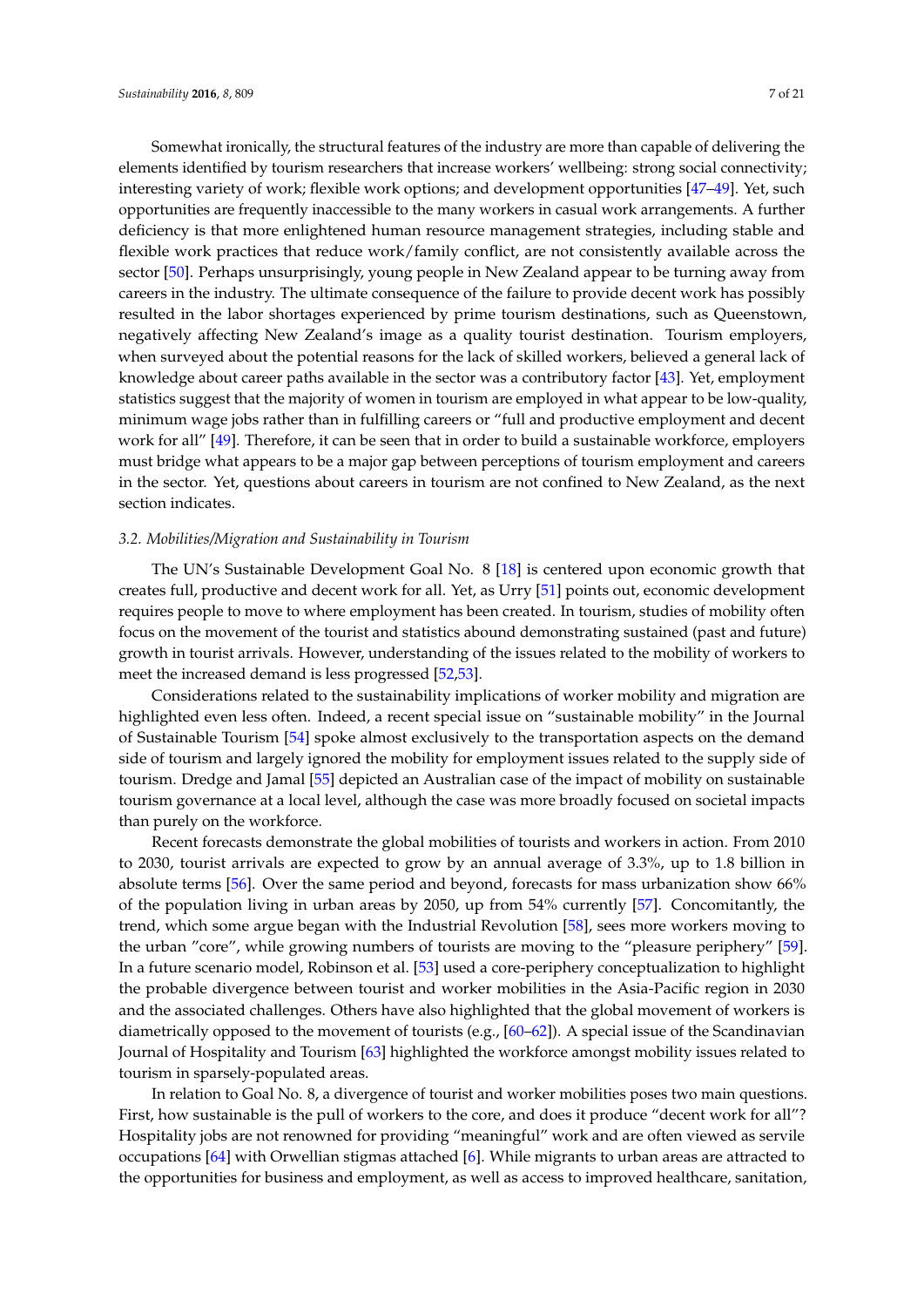education and working conditions, not all migrants will benefit from the opportunities or get the necessary access [\[65,](#page-16-20)[66\]](#page-16-21). As urbanization progresses around the globe, sustainable development challenges will center on the cities [\[57\]](#page-16-13).

The second question is, how sustainable is the mobility divergence for tourism and hospitality operators at the periphery, in terms of workforce stability and quality service delivery? An appropriately-skilled labor supply in rural and remote areas is already a challenge for tourism operators [\[67,](#page-16-22)[68\]](#page-16-23). Projected trends will only exacerbate the situation further [\[69,](#page-17-0)[70\]](#page-17-1). Without a resident supply of adequate labor, tourism in peripheral locations can sometimes have a "displacement effect" on local employment [\[71\]](#page-17-2). In the spirit of Goal No. 8, displacing local employment is neither "inclusive" nor "for all". Seasonality may even render "full and productive employment" at the periphery unsustainable.

The impact of skilled labor accumulating at the core, while demand for skilled labor increases at the periphery, presents quite a challenge for tourism policy-makers and planners. To tackle the (limited scope of) issues raised here, sustainable tourism workforce mobility and migration will require coordinated and integrated policy and planning approaches at the local, regional, national and even transnational levels. Vocational career mobility and migration choices are further influenced by individuals' life stage and economic aspirations for themselves and their families. Age is not a fixed chorographical dimension but a dynamic factor that influences employment in individual societies and sectors. The wider implications surrounding a predominantly older or younger tourism workforce are significant when considering sustainable tourism employment.

#### *3.3. Generational Perspectives on Employment and Sustainability in Tourism*

There is a growing hospitality management literature focused on exploring generational differences in terms of work values, job satisfaction, work-life balance, work engagement, job burnout and intention to leave the organizations. Based on the birth cohort perspective, differences among three age cohorts ("Baby Boomers": 1945–1964; "Gen X": 1965–1980; "Gen Y/Gen Me/Nexters/Millenialls": >1980) have been explored from: (a) frontline and service contact employee perspectives [\[72](#page-17-3)[–74\]](#page-17-4); (b) managerial perspectives [\[75\]](#page-17-5); and (c) the perspectives of both groups of employees' and managers [\[76](#page-17-6)[–81\]](#page-17-7) (except housekeeping [\[82\]](#page-17-8)). Students' perspectives on work values and their career expectations have been explored in terms of understanding the entrants' (Gen Y) ways of thinking on arrival in the tourism and hospitality labor market (e.g., [83-[91\]](#page-17-10)).

According to studies that are focused on the determination of differences on work values within the hospitality context, the biggest differences were reported in their attitudes towards authority and work-life balance [\[73](#page-17-11)[,75–](#page-17-5)[77](#page-17-12)[,81](#page-17-7)[,82\]](#page-17-8). For Gen Y, in comparison to their older colleagues, work environment and economic return are very important issues. Kim et al. [\[92\]](#page-17-13) found that Generation Y hospitality employees are more likely to incorporate environmental issues into their pro-environmental behaviors and to embrace environmental initiatives than Gen X employees. Although the majority of studies indicate that this younger generation reported lower scores on job satisfaction, work engagement, commitment and greater intention to quit [\[71](#page-17-2)[,74,](#page-17-4)[76,](#page-17-6)[79,](#page-17-14)[82\]](#page-17-8), researchers Inelmen, Zeytinoglu and Uygur [\[93\]](#page-18-0) found that Gen Y employees were more satisfied than their older colleagues and equally committed. The results of Maier's [\[80\]](#page-17-15) study provides contradictory evidence: a lower level of job satisfaction for younger generations and the greatest intention to leave in Baby Boomers. These mixed findings must be interpreted contextually and with caution because, besides their cross-sectional nature (both survey and interview-based), different work-value items were used to compare different ranges of generations from different country and hospitality settings (Australia, Netherlands, Cyprus and (the domination of) the USA). Stronger theoretical grounding, qualitative understanding of the phenomenon, greater consideration of the historical and social context of the nation in focus and greater methodological rigor [\[94](#page-18-1)[,95\]](#page-18-2) are the key guidelines for future research on generational differences generally, which is particularly relevant for sectors with major employee retention issues, such as hospitality.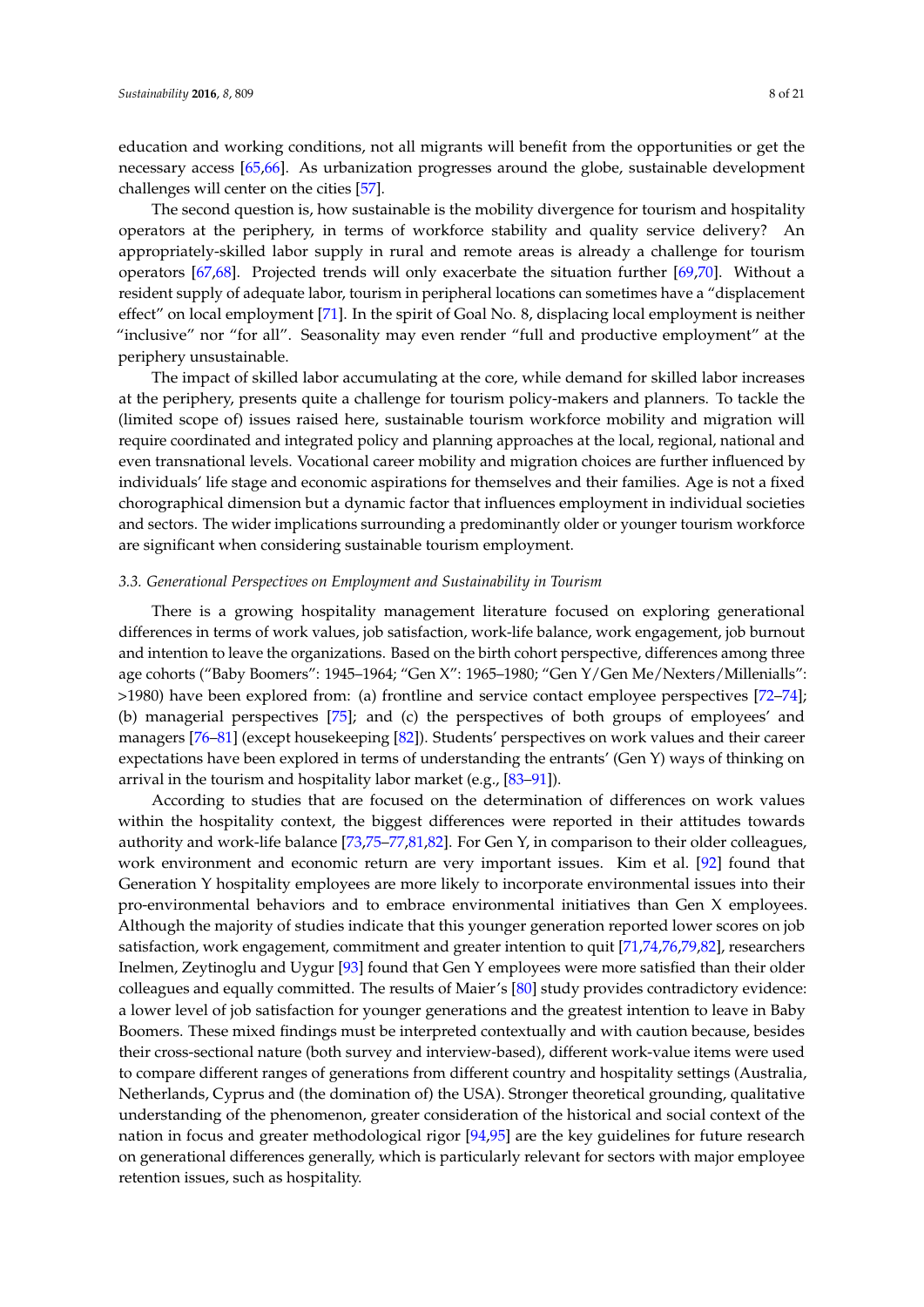In terms of sustainability, the tourism industry has typically been successful in hiring employees, but not so fortunate in retaining them [\[96\]](#page-18-3). Therefore, in the context of the sustainable management of youthful generations in this work-intensive environment, the biggest challenges are related to the management of the turnover culture; in other words, the management of young workers' intention to quit, as well as raising the level of their organizational commitment and occupational commitment. Their desire for an exciting and challenging career [\[97\]](#page-18-4), as well as their even higher aspirations for long-term careers are objectives that the hospitality industry can do more to meet [\[86\]](#page-17-16). Fulfilling these expectations remains an uncompleted task for HRM in the tourism industry, which is still searching for new and innovative ways to appease the perceived high demands and expectations of Gen Y [\[40\]](#page-15-21). The key word in the management of younger generations in tourism is flexibility, especially in an era of new career patterns: the "butterfly" progression whereby individuals "flutter" from, and within, sectors and job types [\[98\]](#page-18-5). In terms of knowledge exchange and the mentoring process, the key word in the management of older generations in tourism concerns the notion of an alliance (with youth generations). The idea of an alliance between generations is particularly relevant when considering tourism education (which will be addressed at a later stage in this article). The notion of alliance must include protection of minors, who are vulnerable to exploitation in certain tourism sectors, such as homestays.

#### *3.4. Career Competencies of Employees in Tourism*

Attracting and retaining qualified talent is currently a major issue in the hospitality industry. Career management aims to achieve gradual improvement by operating in harmony with efforts to enhance employees' career competency. In this sense, career management strategies represent a sustainable approach to the development and maintenance of key staff members within tourism businesses [\[99\]](#page-18-6). Addressing employees' lives in this way does not only address the needs of the individual, but contributes to the wider engagement of their families and social networks, potentially delivering wider benefits to individual businesses and the industry in general [\[100,](#page-18-7)[101\]](#page-18-8).

In recent years, a growing number of studies, therefore, have been conducted in order to explore the determinants of career competencies from different perspectives [\[99](#page-18-6)[,102\]](#page-18-9). It has been found that perceived hotel career management and career commitment contribute positively to career competencies. The findings further suggest that organizations and individuals have respective obligations in the career management of employees. From the family perspective, there is a positive relationship between work-family-supportive supervisors and career competencies. In addition, experiential learning and learning satisfaction are also important predictors of career competencies [\[103\]](#page-18-10).

In terms of the outcomes of career competencies, career competencies are positively related to career satisfaction, job involvement and job satisfaction. Furthermore, career competency mediates the relationships between three dimensions of perceived hotel career management and career satisfaction. These are all strong contributors to the attainment of a sustainable approach to individual career management and the wider challenge of reducing staff turnover in tourism organizations. However, any discussion about career management and turnover in tourism organizations in specific locations must be seen within the contemporary understandings of vocational mobility and global migration patterns. Tourism educators play an important role in preparing students for an increasingly global career; however, imparting specific "employability"-related skills and competencies is not enough by itself to produce responsible citizens of the world. Bratton and Gold [\[104\]](#page-18-11) (p. 504) argue that HRM academics have the moral duty of teaching upcoming generations to "better address the competing demands for profit, social justice and environmental protection" in ways that are critically reflexive and contextually sensitive. The tourism sector, especially, would benefit from such an approach.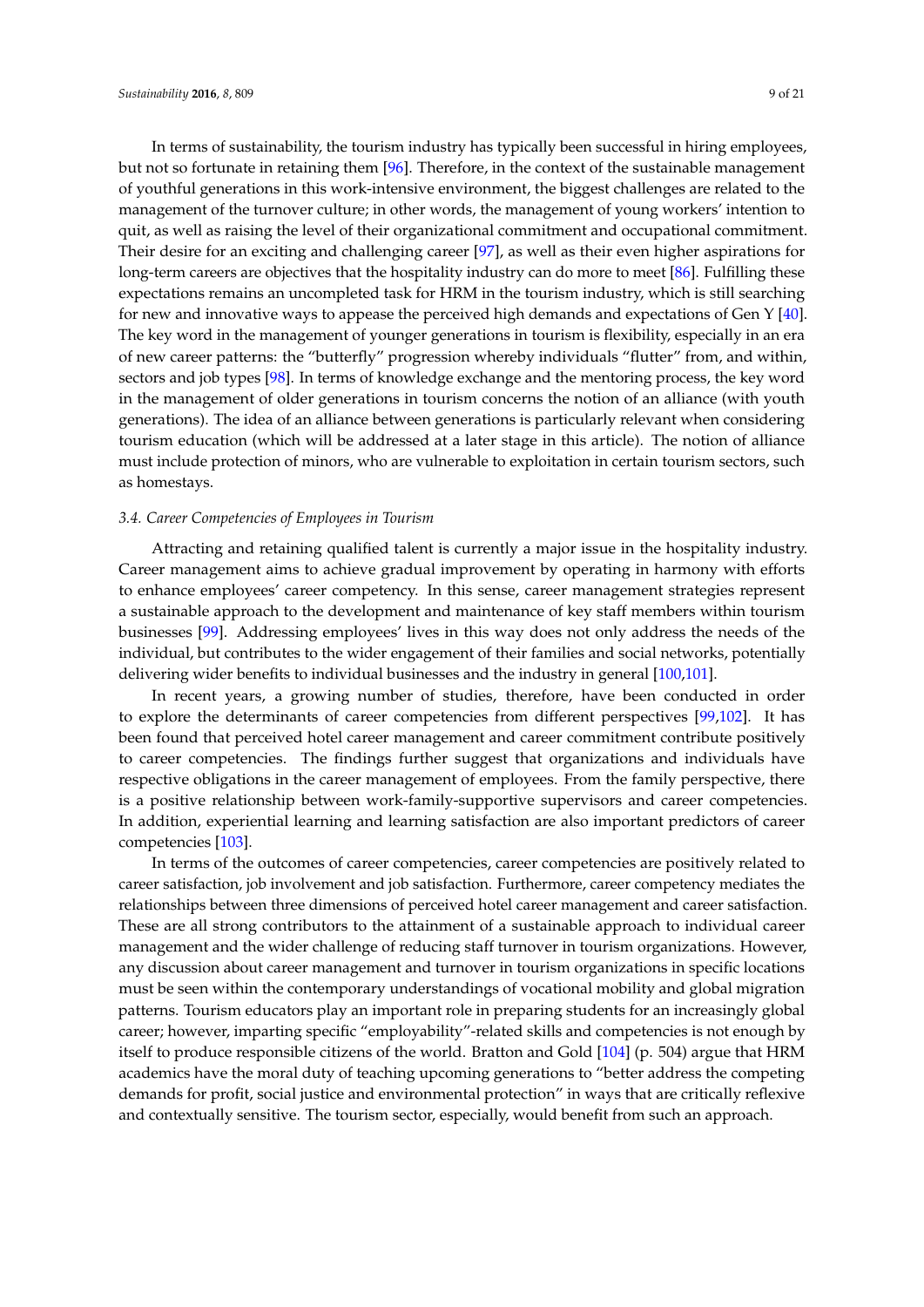#### *3.5. Tourism Education and Sustainability*

"Sustainability" is a term that has been interpreted in the past as environmental issues that influence economic growth. Recent understandings of sustainability include sociocultural factors [\[105\]](#page-18-12). Sustainability involves the integration of social and environmental factors with economic considerations; it is an extension of the "triple bottom line" measurement of sustainability performance [\[106\]](#page-18-13). There is some evidence that the business sector has begun to see the importance of sustainability-related issues, and the academic community has advocated offering curricula that teach students to make business and financial decisions that consider social and environmental responsibilities, as well as economic concerns [\[107](#page-18-14)[,108\]](#page-18-15). Sustainability education therefore incorporates three major dimensions: social, environmental and economic [\[109](#page-18-16)[,110\]](#page-18-17).

In tourism education, educators have a vital role to play in educating future leaders who can promote sustainability. Wade [\[111\]](#page-18-18) noted the importance of preparing students to deal with the complexities of sustainability within the hospitality and tourism industry. Similarly, Deale and Barber [\[112\]](#page-18-19) advocated two major reasons for hospitality educators to teach sustainability in tertiary education: the significance of sustainability to the hospitality industry; as well as the need to produce graduates who have the knowledge of sustainability concepts, and their applications, to meet the challenges of the workplace.

To understand how important sustainability education in hospitality programs is for the three stakeholder groups of hospitality students, industry professionals and educators, Deale and Barber [\[112\]](#page-18-19) found differences among the three groups in environmental attitudes and behaviors, as well as in beliefs about what and how sustainability topics should be taught. Nevertheless, sustainability was perceived as crucial in education by the three stakeholder groups. Another U.S. study that particularly examined the perspectives of hospitality industry managers indicated that hospitality sustainability education should be delivered in a more comprehensive way. The focus should go beyond a single dimension of sustainability, i.e., protecting the environment; instead, it must consider realistic business contexts, in order to effectively apply sustainability concepts to operations, finance and socio-cultural management [\[113\]](#page-18-20).

The benefits to society and the national economy of effective hospitality and tourism sustainability education include: increasing employment; the preservation of cultural and natural resources; and the positive economic impact of increasing access to outside resources that benefit a community [\[114\]](#page-18-21). It is important to find out how sustainability concepts and practices can be embedded in teaching and research in hospitality higher education. The following are a few recommendations as to its implementation:

- Use of experiential learning; e.g., organizing field trips for tourism students studying ecotourism to examine and study sustainability issues on site [\[115\]](#page-18-22).
- Use social media for sustainability learning; e.g., Facebook has been used to engage students in sustainability and tourism [\[116\]](#page-18-23).
- Promote group discussions, problem-based learning, service learning, critical thinking through case studies and collaborative learning [\[117\]](#page-18-24).
- Further research on the use of technology in sustainable education for the hospitality industry; e.g., power management systems and green procurement programs for hotel chains, waste reduction and recycling for the restaurant industry, etc. [\[118\]](#page-18-25).

It is also important to stress the importance of sustainability in this contemporary domain of life-long education for workers and for the older generations who are reappraising their relationship to the workplace at a time of uncertain futures over issues, such as pensions. Two-way transfer of knowledge is an important underpinning for sustainable, life-long education, so the importance of what might be called the 'inter-generational alliance' between youth and older people in learning will more and more be in focus. While global perspectives and universal issues are important in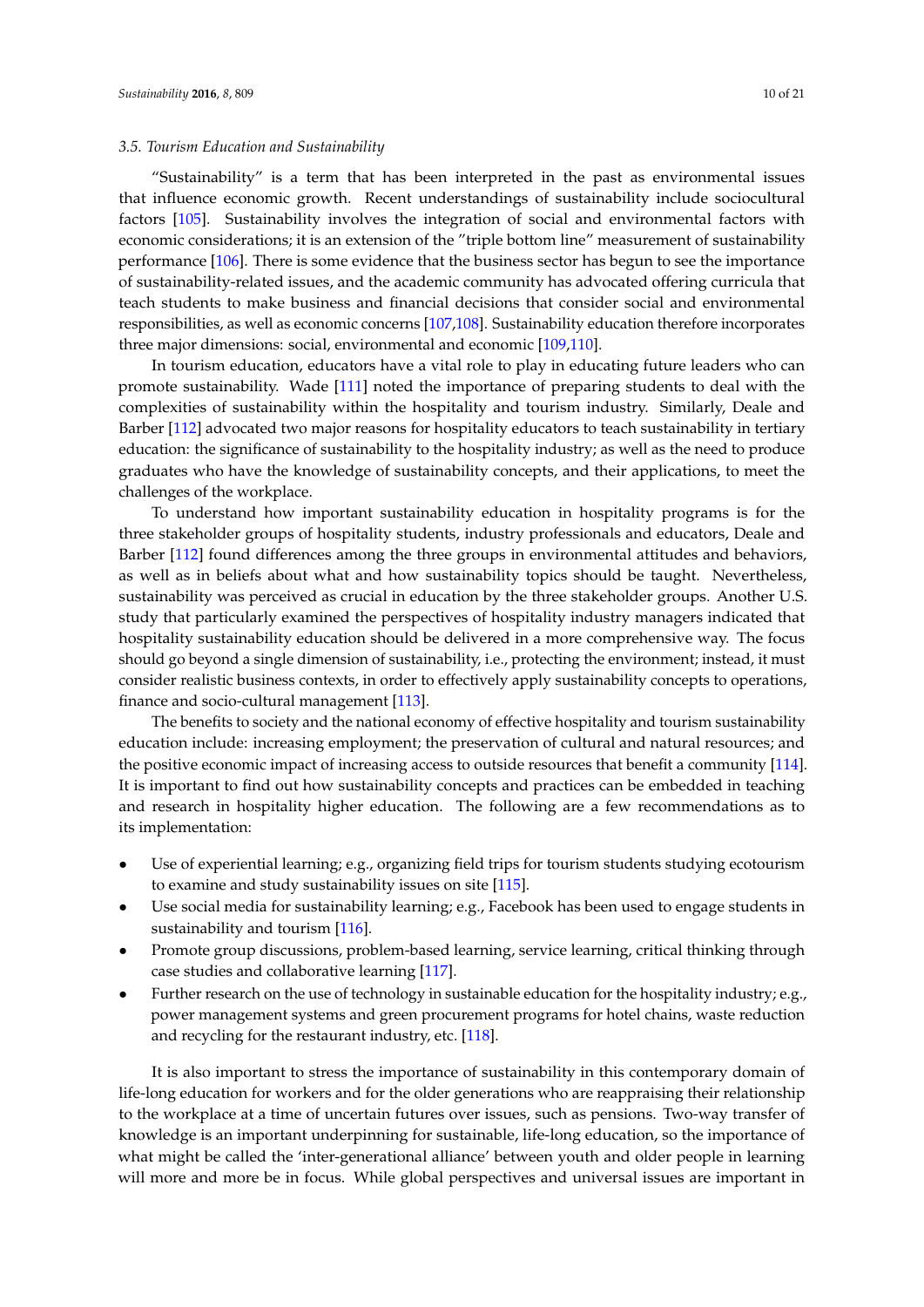this discussion on tourism employment, it is nonetheless essential to consider how local context and attitudes influence employment practices and individual outcomes.

#### *3.6. Tourism Social Enterprise and Sustainable Human Resource Management Issues in Peripheral Areas*

A tourism social enterprise ("socent"), such as a home-stay operation, which is a non-traditional economic activity for communities in geographically-remote or peripheral regions, provides both benefits and challenges [\[119–](#page-19-0)[123\]](#page-19-1). Human resources management prevails as a core issue for communities delivering tourism services and the National Tourism Organizations (NTOs) that are responsible for managing tourists' expectations [\[124\]](#page-19-2).

Geographically, being far from state of the art infrastructure, the notion of whether rural resources can truly become sustainable tourism capital, able to deliver satisfactory service to international tourists, remains a question mark. Rural resources provide the cultural and natural authenticity that fulfils the tourists' gaze; however, do rural communities have the capacity to handle and manage the demands of tourists? Frequently, due to financial constraints and lack of policy implementation and enforcement, the communities opt for shortcuts that do not comply with the standards set by the national tourism organization. Evidence from South East Asian peripheral regions shows that communities ignore the licensing requirements set by their respective NTOs [\[125\]](#page-19-3). For instance, the use of fashionable words like "Homestay" in their socent advertisements seems acceptable for some communities, even though this does not involve abiding with licensing requirements. Hence, employing unskilled foreign labor or "sea gypsies" without legal documentation becomes an acceptable norm amongst these communities [\[126,](#page-19-4)[127\]](#page-19-5). The reasons for the lack of host involvement as service providers are due to the seasonal nature of the tourism product and religious beliefs that deter a certain group from being directly involved in the tourism scene.

The main motivation for community enterprises to employ these marginalized workforces is low wages, and without legal documentation, the employer can evade providing employment benefits. The other, more serious concern is the employment of child labor. As some children without documentation do not have access to education and health benefits, socent owners take this as an opportunity to recruit them as menial workers. Who is to be blamed for these HRM challenges? Are the market forces to be blamed? Are the government agencies to be blamed? Or are the tourists to be blamed? In a capitalist market, more money means a better livelihood for the communities.

The government agencies involved have drawn up policy statements for sustainability and the betterment of livelihoods with the aim of becoming a high income-earning nation. Training and development is at the heart of this investment [\[128](#page-19-6)[,129\]](#page-19-7), and the tourists, whether responsible or irresponsible, consume products that may be unethical in nature. If tourism is good for peripheral regions, then what is required are enablers that help in achieving rural development goals without compromising social responsibility.

Social capital enablers that consist of bonding, bridging and linking can assist in addressing the HRM issues in peripheral regions. Establishment of a cooperative will enhance the bonding, bridging and linking of community members, which will translate into a sense of ownership of their rural resources. The injection of education and awareness into religious congregation centers, which affirms that tourism is a legal business that need not be feared, could be incorporated at the bonding stage. Bonding helps build trust among community members and the bridging enabler could include the involvement of community members in decision-making roles, as well as holding a certain responsible membership position within their respective communities. The bridging stage will enhance and empower the involvement of community members in responsible decision-making. The linking component is crucial, as it creates a platform between community members and authorities, such as the local council, state and federal agencies, where a healthy relationship can resolve issues pertaining to responsible human resources management for tourism in peripheral areas. Hence, a tourism socent in peripheral regions is a positive contribution to the development of sustainability within the destination. Essentially, it needs human resource enablers (attracting the right people, training and development)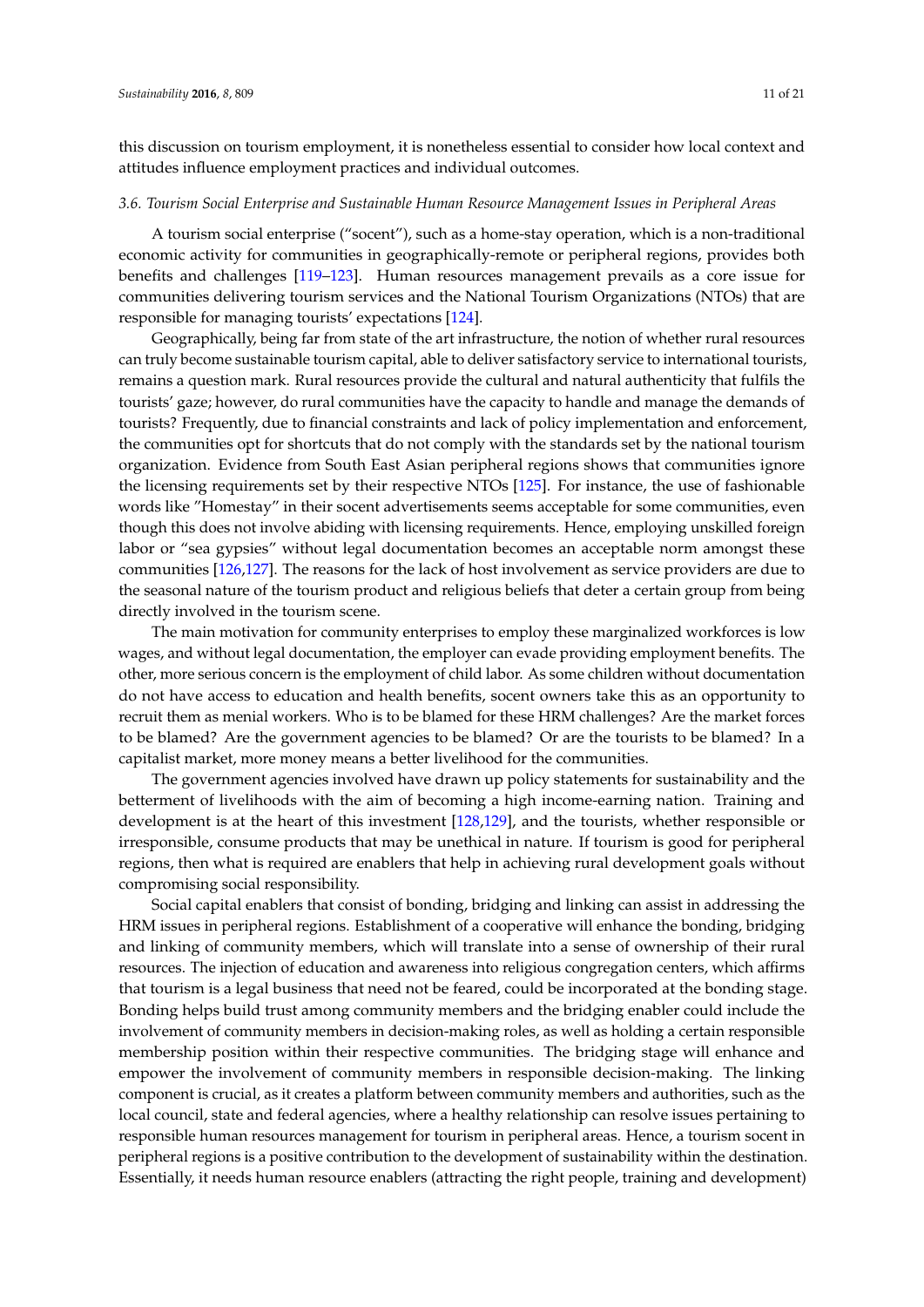to achieve these sustainability goals. A core element of sustainable human resource practices in all national contexts is the incorporation of human rights principles.

#### *3.7. Sustainable Human Resource Management in Tourism: A Human Rights Issue*

Human rights issues, in relation to the tourism and hospitality workforce, can broadly be categorized into a number of key areas, all of which relate to sustainability and the development of sustainable tourism at an organizational and destination level.

Economic development, specifically in tourism, may impinge on the land, water and wider rights of communities and families with respect to economic activity (agriculture, fishing, other), employment, education, health, recreation and environmental concerns (access to water, sanitation and waste disposal). Land rights issues have been highlighted by a range of cases linked to different sectors of tourism; for example, hotels in the case of Myanmar [\[130\]](#page-19-8) and mega-events [\[131\]](#page-19-9).

The absence of "decent work" (conditions, hours, shifts, remuneration) for many adults working in travel and tourism and the impact that has on the lives of families and communities is a direct human rights concern. As already noted, workplace issues in tourism are well documented and highlight, inter alia, seasonal work, women's rights and gender opportunity, migrant work and ethnic ghettoization, fair wages, long working hours, low investment in qualifications and few opportunities to develop skills, inability to join trade unions and the displacement of traditional employment to benefit from the development of tourism. Tourism workers often do not earn a living wage and are dependent on tips and service charges. They frequently have temporary contracts or none at all, work long hours with split shifts and are employed in low-skilled areas, such as service and housekeeping (see, for example, [\[4,](#page-14-12)[132,](#page-19-10)[133\]](#page-19-11)).

Child labor that contravenes legal provisions, with respect to the age of the child and the nature of the work that is required, may include: working under the legal age for the sector and the type of work; hazardous work; and work within family enterprises. The ILO [\[134](#page-19-12)[,135\]](#page-19-13) estimates that 13–19 million children and young people below 18 years of age (10–15 percent of all employees in tourism) are employed in the travel and tourism industry worldwide. Many boys and girls below 12 years of age are engaged in small business activities related to hotels and restaurants, the entertainment sector or the souvenir trade, often as porters or street or beach vendors. According to the ILO, they are frequently subjected to harsh working and employment conditions. Children of school age frequently work in family travel and tourism organizations in ways and at times that impact on their school learning in whole or in part [\[136\]](#page-19-14). While the elimination of child labor remains a highly desirable outcome, Admassie [\[137\]](#page-19-15) provides a cogent argument for change to be gradual in order not to threaten livelihoods in subsistence-based rural economies, proposing instead a move towards combined work and school attendance in the short-to-medium term. This model has the potential to be workable and realistic in the context of rural travel and tourism, where the demand for labor is frequently seasonal or out of formal school hours.

Certainly, non-economic work in the home enables parents to meet working obligations in travel and tourism [\[138\]](#page-19-16). Although more boys than girls work, such work affects girls disproportionately and can seriously impact on their learning opportunities at school. Very few children actually get paid for the work they do, and the ILO estimates that, globally, over 100 million girls (46%) are involved in child labor [\[139\]](#page-19-17). Generally, girls start such work at a younger age than boys [\[140\]](#page-19-18); their position is very vulnerable, and the majority of them work in agriculture and domestic service. The work is often invisible, hidden away from the public eye and very hard for authorities to check on or regulate.

Commercial sexual exploitation and trafficking of children within the context of tourism and the role of children as sex workers have led to justifiably strong responses from governments, international agencies, such as UNICEF, and NGOs, including ECPAT (originally End Child Prostitution in Asian Tourism but now known internationally by its acronym) and Equations. Serious consideration of this aspect of child rights in travel and tourism is by no means new, and the debate gained particular momentum in work dating from the 1990s: Ireland [\[141\]](#page-19-19), Beauttah, Rhova and Waweru [\[142\]](#page-19-20),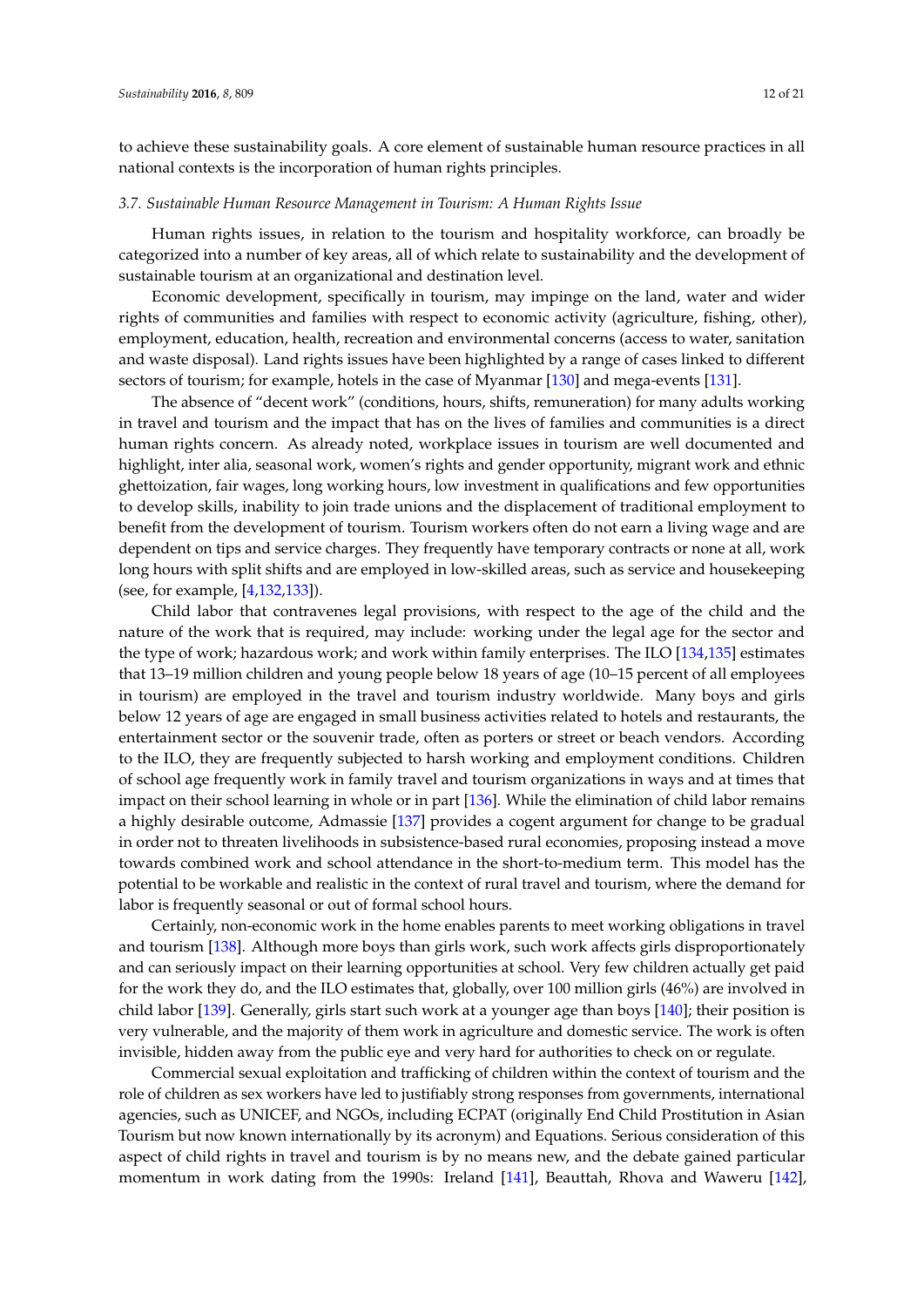Black [\[143\]](#page-19-21), ECPAT [\[144\]](#page-19-22), Gust [\[145\]](#page-20-0) and Plüss [\[146\]](#page-20-1) are examples. As a response, The Code (short for "The Code of Conduct for the Protection of Children from Sexual Exploitation in Travel and Tourism") provides an internationally-recognized protocol, which has been adopted by a wide range of companies as a means of addressing this issue. Sexual exploitation and trafficking of children undoubtedly are the dominant themes in the literature and are widely addressed in the context of social sustainability, tourism development in less-developed countries and sex tourism.

## **4. Conclusions**

It is apparent when reviewing the case examples of the interface between sustainable HRM principles and tourism employment practices (and the lack of enlightened tourism HRM) that fractures, in some cases chasms, exist between what may be desirable and what is actually practiced. The previous discussion highlights complex issues occurring at the macro, meso and micro levels that indicate that the tourism and hospitality workforce is not sustainable. A common thread throughout is the failure to acknowledge or implement HRD strategies at macro and meso levels. The overall picture leaves great scope for improvement.

Table [1](#page-13-0) summarizes the seven themes explored in this discussion and whether the implications or "main effects" of the themes emerge at societal, organizational or individual level. The themes are then cross-referenced with each goal, with a broad indication of whether the goal has been met/not met or could be met in the future.

Implementing effective sustainability policies and practice for HRM is clearly complex and it is arguable that the neglect of this area is widespread across most sectors of the economy and in most countries. Nowhere is this more the case than in the context of tourism. Therefore, the incorporation of core sustainability principles must address concerns, such as those that have been raised in this article, across a spectrum of areas within and beyond tourism. This paper endeavors to demonstrate that the tourism sector must commit to the overarching aim of sustainable employment for all tourism workers, which enshrines the protection of basic human rights, especially for women, children, minorities and those who are less privileged in society. Such sustainability must, at its heart, address the goals set out in the UN's [\[18\]](#page-15-0) Agenda for Sustainable Development. In particular, the dimensions of the case examples presented here resonate with seven of the goals outlined in Section [2,](#page-1-0) both directly and indirectly.

There are clear conclusions that may be drawn from the outline of the relationships between the discussion themes and the UN goals. Table [1](#page-13-0) highlights the extent to which customary tourism employment practices, as indicated in the case examples, fail to meet the designated UN agenda goals. Clearly, Goal 8, to promote sustained, inclusive and sustainable economic growth, full and productive employment and decent work, is at the heart of sustainable HRM and has particular relevance to tourism and the range of challenging employment opportunities within the sector. However, the wider goals (Goal 1, to end poverty in all its forms and everywhere; Goal 3, to ensure healthy lives and well-being for all at all ages; and Goal 16, to promote peaceful and inclusive societies for sustainable development) address the opportunities that tourism employment, located in major conurbations and peripheral communities across the globe, affords. Gender opportunity (Goal 5) is recognized as a key strategic imperative for tourism if it is to maximize the talent potential of the sector and contribute to poverty alleviation, especially in rural communities (Goal 1) and to reduce inequality within and among countries (Goal 10). Finally, the table clearly indicates that the provision of educational opportunity, for the increasingly demanding generations of new entrants and the subsequent career development for those working in tourism, is central to enhancing the image of the tourism industry as an employer (Goal 4).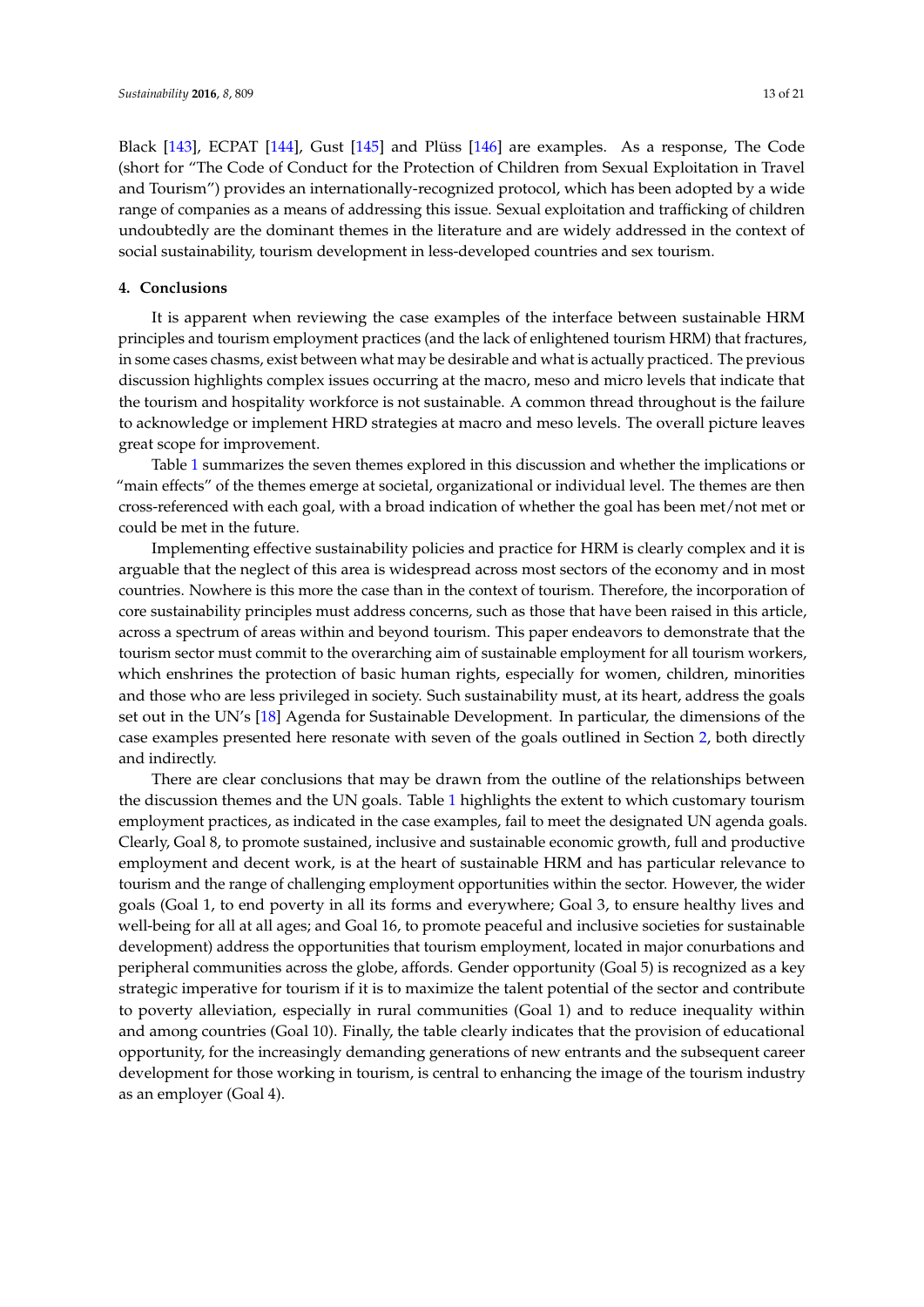**Table 1.** Summary of whether customary tourism employment practices at micro (individual), meso (institutional) and macro (organizational) levels meet United Nations Agenda Goals.

<span id="page-13-0"></span>

| <b>UN Sustainable</b><br>Development Agenda Goal                                                                                                                                                              | Theme 1:                                                        | Theme 2:                                                 | Theme 3:                                                              | Theme 4:                                                       | Theme 5:                                                      | Theme 6:                                                                                                                            | Theme 7:                                                                                            |
|---------------------------------------------------------------------------------------------------------------------------------------------------------------------------------------------------------------|-----------------------------------------------------------------|----------------------------------------------------------|-----------------------------------------------------------------------|----------------------------------------------------------------|---------------------------------------------------------------|-------------------------------------------------------------------------------------------------------------------------------------|-----------------------------------------------------------------------------------------------------|
|                                                                                                                                                                                                               | Gendered aspects of<br>tourism employment<br>(micro/meso/macro) | Tourism<br>mobilities/migration<br>planning (meso/macro) | Generational<br>perspectives on tourism<br>employment<br>(meso/macro) | Career competencies<br>development needs<br>(micro/meso/macro) | Tourism education<br>and sustainability<br>(meso/macro/micro) | Local tourism social<br>enterprise.<br>Discrepancies between<br>policy at institutional<br>level and local practice<br>(meso/macro) | Human rights in<br>global tourism<br>development and<br>employment<br>context<br>(micro/meso/macro) |
| Goal 1: to end poverty in all its forms<br>and everywhere.                                                                                                                                                    | Not met                                                         | Not met                                                  | Not met                                                               | Not met                                                        | Can contribute                                                | Not met                                                                                                                             | Not met                                                                                             |
|                                                                                                                                                                                                               |                                                                 |                                                          | Can contribute                                                        |                                                                |                                                               | Can contribute                                                                                                                      |                                                                                                     |
| Goal 3: to ensure healthy lives and<br>well-being for all at all ages.                                                                                                                                        | Not met                                                         | Not met                                                  | Not met                                                               | Met to some extent<br>in hotel sector                          | Can contribute                                                | Not met                                                                                                                             | Not met                                                                                             |
|                                                                                                                                                                                                               |                                                                 |                                                          | Can contribute                                                        |                                                                |                                                               | Can contribute                                                                                                                      |                                                                                                     |
| Goal 4: to ensure inclusive and<br>equitable quality education and<br>promote lifelong learning<br>opportunities for all.                                                                                     | Not met                                                         | Not met                                                  | Not met                                                               | Met to some extent<br>in hotel sector                          | Can contribute                                                | Not met                                                                                                                             | Not met                                                                                             |
|                                                                                                                                                                                                               |                                                                 |                                                          | Can contribute                                                        |                                                                |                                                               | Can contribute                                                                                                                      |                                                                                                     |
| Goal 5: to achieve gender equality<br>and empower all women and girls.                                                                                                                                        | Not met                                                         | Not met                                                  | Not met                                                               | Not met                                                        | Can contribute                                                | Not met                                                                                                                             | Not met                                                                                             |
|                                                                                                                                                                                                               |                                                                 |                                                          | Can contribute                                                        |                                                                |                                                               | Can contribute                                                                                                                      |                                                                                                     |
| Goal 8: to promote sustained,<br>inclusive and sustainable economic<br>growth, full and productive<br>employment and decent work.                                                                             | Not met                                                         | Not met                                                  | Not met                                                               | Not met                                                        | Can contribute                                                | Not met                                                                                                                             | Not met                                                                                             |
|                                                                                                                                                                                                               |                                                                 |                                                          | Can contribute                                                        |                                                                |                                                               | Can contribute                                                                                                                      |                                                                                                     |
| Goal 10: to reduce inequality within<br>and among countries.                                                                                                                                                  | Not met                                                         | Not met                                                  | Not met                                                               | Not met                                                        | Can contribute                                                | Not met                                                                                                                             | Not met                                                                                             |
|                                                                                                                                                                                                               |                                                                 |                                                          | Can contribute                                                        |                                                                |                                                               | Can contribute                                                                                                                      |                                                                                                     |
| Goal 16: to promote peaceful and<br>inclusive societies for sustainable<br>development, provide access to<br>justice for all and build effective,<br>accountable and inclusive institutions<br>at all levels. | Not met                                                         | Not met                                                  | Not met                                                               | Not met                                                        | Can contribute                                                | Can contribute                                                                                                                      | Not met                                                                                             |
|                                                                                                                                                                                                               |                                                                 |                                                          | Can contribute                                                        |                                                                |                                                               |                                                                                                                                     |                                                                                                     |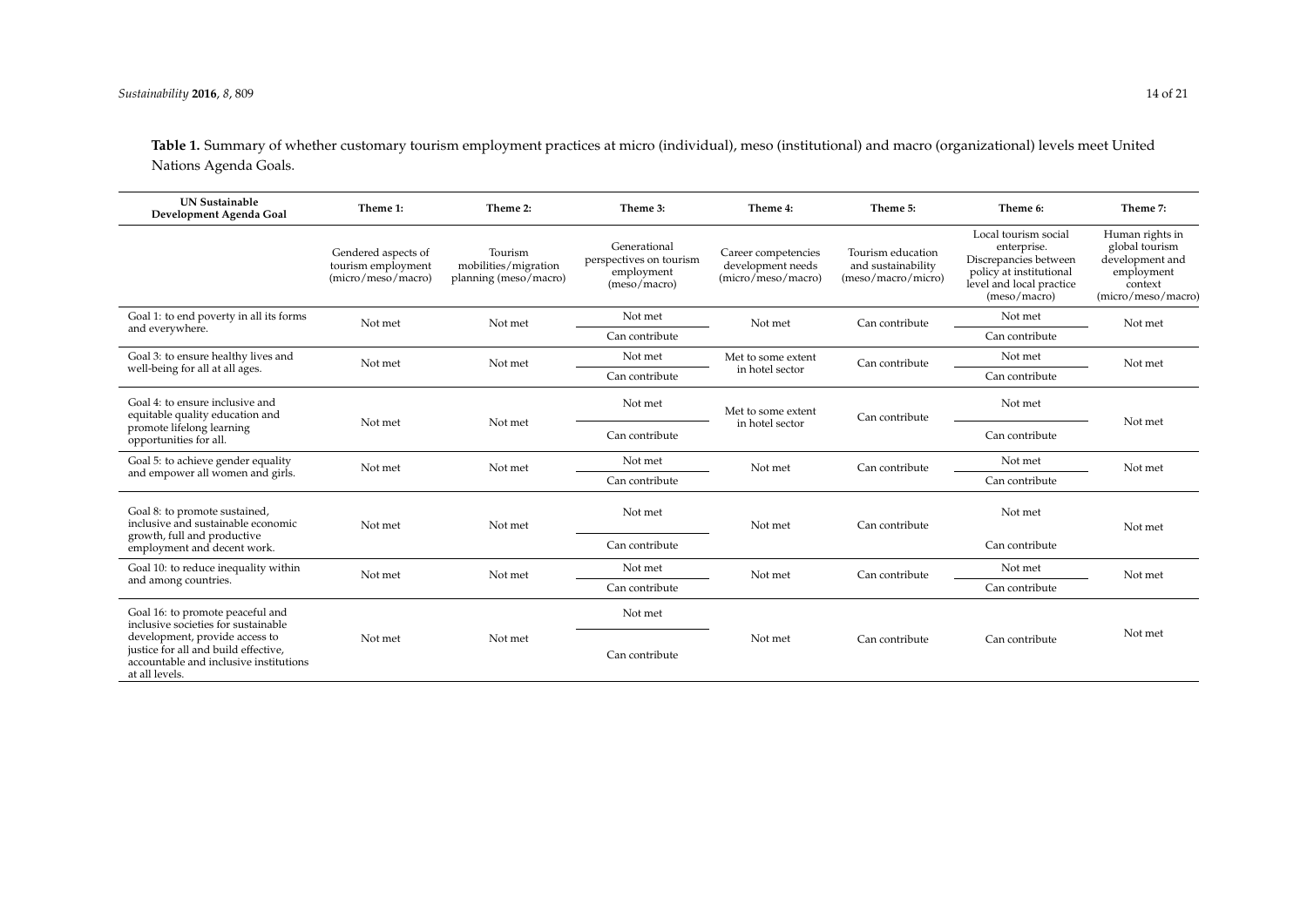In conclusion, therefore, we argue that in sustainability terms, the selected tourism workplace and employment-related themes in this paper speak directly to the UN Sustainable Development Agenda. They highlight the extent to which customary hospitality and tourism HRM practice at macro and meso levels fails to deliver HRD for much of its workforce; thus, the sector cannot be viewed as providing sustainable employment. One could argue that the cases given in Section [3](#page-4-0) indicate isolated examples of bad practice in specific locations, yet the literature supports our assertion that, in general, hospitality and tourism HRM operates contrary to the principles of sustainable HRM explained in Section [1.](#page-0-0) The point being made by this paper is not that critical research about the pervasive lack of decent work opportunities in the tourism sector is lacking, but that tourism institutions, the tourism academy and tourism organizations are unwilling to commit to changing the status quo. The themes covered in this paper effectively illustrate the risks associated with overlooking the importance of this neglected area within the wider sustainable tourism narrative.<br>**Notainable** 

**Author Contributions:** Tom Baum: paper concept, literature review, conclusions. Shelagh Mooney: section on gender, support for concept and conclusions. Sridar and May Ling: section on social entrepreneurship. Haiyan Kong: section on careers. Marinela Dropulić Ružić: section on generational perspectives. Anna Kralj: mobilities. H**á**i Nguyên Thị Thanh: human rights. Catherine Cheung: education. Author Co<br>
on gender,<br>
Haiyan Ko<br>
mobilities<br>
Conflicts o

**Sridar Ramachandran 7, Marinela Dropulić Ružić 8 and May Ling Siow 9** of the study, in the concention, and decision to publish the results. **Conflicts of Interest:** The authors declare no conflict of interest. The founding sponsors had no role in the design of the study; in the collection, analyses or interpretation of data; in the writing of the manuscript; nor in the

#### $R_{\alpha}$ for and  $\alpha$  $R$  of order  $\alpha$ **References**

- <span id="page-14-0"></span>1. Wood, R. *Working in Hotels and Catering*, 2nd ed.; International Thomson: London, UK, 1997.
- 1. Wood, R. *Working in Hotels and Catering,* 2nd ed.; International Thomson: London, UK, 1997.<br>2. Lucas, R.; Deery, M. Significant developments and emerging issues in human resource management. *Int. J*. *Hosp. Manag.* 2004, 23, 459–472. [\[CrossRef\]](http://dx.doi.org/10.1016/j.ijhm.2004.10.005) 5 Hosp. Manag. 2004, 23<br>3. Baum. T. Human resor
	- 3. Baum, T. Human resources in tourism: Still waiting for change. *Tour. Manag.* **2007**, *28*, 1383–1399. [\[CrossRef\]](http://dx.doi.org/10.1016/j.tourman.2007.04.005)
- <span id="page-14-12"></span>4. Baum, T. Human resources in tourism: Still waiting for change?—A 2015 reprise. *Tour. Manag.* 2015, 50, 204–212. [CrossRef]
- <span id="page-14-2"></span><span id="page-14-1"></span>5. Kusluvan, S.; Kusluvan, Z.; Ilhan, I.; Buyruk, L. The human dimension: A review of human resource management issues in the tourism and hospitality industry. *Cornell Hosp. Quart.* **2010**, *51*, 171–214. [\[CrossRef\]](http://dx.doi.org/10.1177/1938965510362871)
- $\begin{array}{ccc}\n & \text{max}_{\mathbf{Q}} \\
 & \text{max}_{\mathbf{Q}} \\
 & \text{max}_{\mathbf{Q}}\n \end{array}$ 6. Baum, T.; Kralj, A.; Robinson, R.; Solnet, D. Tourism workforce research: A review, taxonomy and agenda. 4. Baum, T. Human resources in to<br>204–212. [CrossRef]<br>5. Kusluvan, S.; Kusluvan, Z.; Ilh<br>management issues in the tourisn<br>6. Baum, T.; Kralj, A.; Robinson, R.<br>Ann. Tour. Res. **2016**, 60, 1–22. [C *Ann. Tour. Res.* **2016**, *60*, 1–22. [\[CrossRef\]](http://dx.doi.org/10.1016/j.annals.2016.04.003)
	- 7. Solnet, D.; Nickson, D.; Robinson, R.; Kralj, A.; Baum, T. Discourse about workforce development in tourism—An analysis of public policy, planning, and implementation in Australia and Scotland: Hot air or making a difference? *Tour. Anal.* **2014**, *19*, 609–623. [\[CrossRef\]](http://dx.doi.org/10.3727/108354214X14116690097936)
	- 8. Weaver, D. Can sustainable tourism survive climate change? *J. Sustain. Tour.* **2011**, *19*, 5–15. [\[CrossRef\]](http://dx.doi.org/10.1080/09669582.2010.536242)
- <span id="page-14-4"></span><span id="page-14-3"></span>Ann. Tour. Res. **2010**, 37, 627–645. [\[CrossRef\]](http://dx.doi.org/10.1016/j.annals.2009.12.002) 9. Miller, G.; Rathouse, K.; Scarles, C.; Holmes, K.; Tribe, J. Public understanding of sustainable tourism.
- <span id="page-14-5"></span>10. Torres-Delgado, A.; López Palomeque, F. The growth and spread of the concept of sustainable tourism: The contribution of institutional initiatives to tourism policy. Tour. Manag. Perspect. 2012, 4, 1-10. [\[CrossRef\]](http://dx.doi.org/10.1016/j.tmp.2012.05.001)
- <span id="page-14-6"></span>11. Edgell, D. International sustainable tourism policy. *Brown J. World Aff.* 2015, XXII, 25–36.
- <span id="page-14-7"></span>12. Maxim, C. Drivers of success in implementing sustainable tourism policies in urban areas. Tour. Plan. Dev. **2015**, 12, 37–47. [\[CrossRef\]](http://dx.doi.org/10.1080/21568316.2014.960599)
- <span id="page-14-8"></span>13. Saarinen, J. Traditions of sustainability in tourism studies. Ann. Tour. Res. 2006, 33, 1121–1140. [\[CrossRef\]](http://dx.doi.org/10.1016/j.annals.2006.06.007)
- 14. Yasarata, M.; Altinay, L.; Burns, P.; Okumus, F. Politics and sustainable tourism development—Can they co-exist? Voices from North Cyprus. Tour. Manag. 2010, 31, 345–356. [\[CrossRef\]](http://dx.doi.org/10.1016/j.tourman.2009.03.016)
	- 15. Buckley, R. Sustainable tourism: Research and reality. *Ann. Tour. Res.* **2012**, *39*, 528–546. [\[CrossRef\]](http://dx.doi.org/10.1016/j.annals.2012.02.003)
- <span id="page-14-10"></span><span id="page-14-9"></span>16. Global Sustainable Tourism Council. Criteria for Destinations: Criteria for Hotels and Tour Operators. Available online: <https://www.gstcouncil.org/en/gstc-criteria/criteria-for-destinations.html> (accessed on 28 May 2016).
- <span id="page-14-11"></span>17. International Labour Organization (ILO). Decent Work Indicators. Concepts and Definitions; ILO: Geneva, Switzerland, 2012.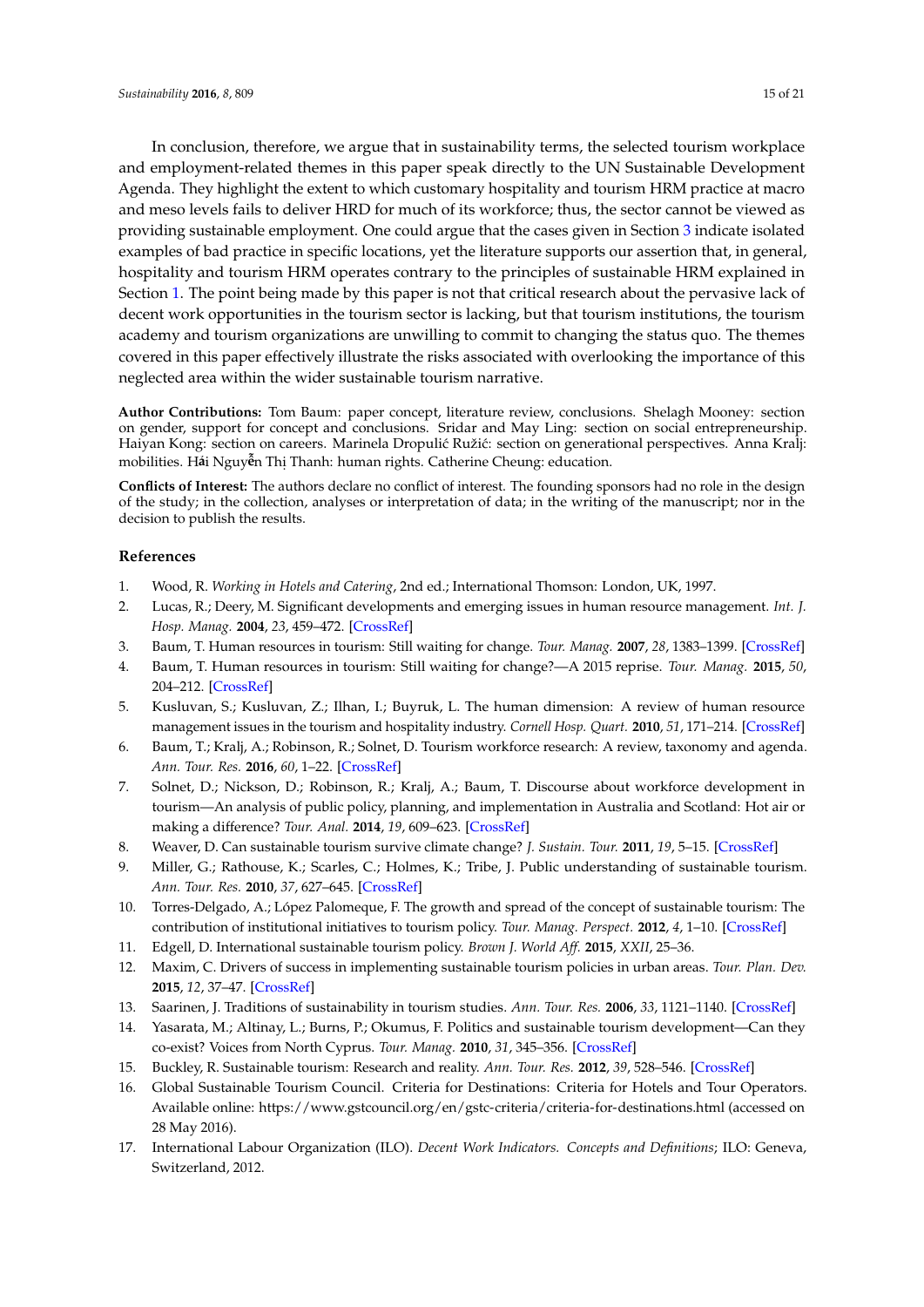- <span id="page-15-0"></span>18. United Nations. Transforming our World: The 2030 Agenda for Sustainable Development. 2015. Available online: [https://sustainabledevelopment.un.org/content/documents/21252030%20Agenda%](https://sustainabledevelopment.un.org/content/documents/21252030%20Agenda%20for%20Sustainable%20Development%20web.pdf) [20for%20Sustainable%20Development%20web.pdf](https://sustainabledevelopment.un.org/content/documents/21252030%20Agenda%20for%20Sustainable%20Development%20web.pdf) (accessed on 10 May 2016).
- <span id="page-15-1"></span>19. Ehnert, I.; Harry, W. Recent developments and future prospects on sustainable human resource management: Introduction to the Special Issue. *Manag. Rev.* **2012**, *23*, 221–238.
- <span id="page-15-2"></span>20. Jithendran, K.J.; Baum, T. Human resources development and sustainability—The case of Indian tourism. *Int. J. Tour. Res.* **2000**, *2*, 403–421. [\[CrossRef\]](http://dx.doi.org/10.1002/1522-1970(200011/12)2:6<403::AID-JTR239>3.0.CO;2-3)
- <span id="page-15-3"></span>21. Zaugg, R.J.; Blum, A.; Thom, N. Sustainability in human resource management, Evaluation Report. 2001. Available online: [https://www.empiricon.ch/assets/Publikationen/Personalmanagement/03.5-](https://www.empiricon.ch/assets/Publikationen/Personalmanagement/03.5-EN-sustainability-in-hrm-200106.pdf) [EN-sustainability-in-hrm-200106.pdf](https://www.empiricon.ch/assets/Publikationen/Personalmanagement/03.5-EN-sustainability-in-hrm-200106.pdf) (accessed on 12 August 2016).
- <span id="page-15-4"></span>22. Mazur, B. Managing bicultural organizations in Podlasie region. In *Studia z Zarządzania Międzykulturowego*; Sułkowski, L., Waniek, K., Eds.; SWSPiZ: Łódź, Poland, 2009; pp. 295-304.
- <span id="page-15-5"></span>23. Liebowitz, J. The role of HR in achieving a sustainability culture. *J. Sustain. Dev.* **2010**, *3*, 4. [\[CrossRef\]](http://dx.doi.org/10.5539/jsd.v3n4p50)
- <span id="page-15-6"></span>24. Avery, G. *Leadership for Sustainable Futures: Achieving Success in a Competitive World*; Edward Elgar Publishing: Cheltenham, UK, 2005.
- <span id="page-15-7"></span>25. Dunphy, D.C.; Griffiths, A.; Benn, S. *Organizational Change for Corporate Sustainability: A Guide for Leaders and Change Agents of the Future*; Routledge: London, UK, 2007.
- <span id="page-15-8"></span>26. Kramar, R. Beyond strategic human resource management: Is sustainable human resource management the next approach? *Int. J. Hum. Resour. Manag.* **2014**, *25*, 1069–1089. [\[CrossRef\]](http://dx.doi.org/10.1080/09585192.2013.816863)
- <span id="page-15-9"></span>27. Baum, T. *Managing Human Resources in the European Tourism and Hospitality Industry: A Strategic Approach*; Chapman & Hall Ltd.: London, UK, 1995.
- <span id="page-15-10"></span>28. Baum, T. *Human Resource Management for Tourism, Hospitality and Leisure, an International Perspective*; Thomson Learning: London, UK, 2006; Volume 1.
- <span id="page-15-11"></span>29. Boardman, J.; Johns, A.; Petre, D. *Sectoral Studies on Decent Work in Global Supply Chains: Tourism*; Sectoral Studies: Comparative Analysis; International Labour Office: Geneva, Switzerland, 2015; pp. 43–101.
- <span id="page-15-12"></span>30. Baum, T. *International Perspectives on Women and Work in Hotels, Catering and Tourism*; Working Paper No. 1/2013; International Labour Organisation: Geneva, Switzerland, 2013; pp. 1–77.
- 31. Clevenger, L.; Singh, N. Exploring barriers that lead to the glass ceiling effect for women in the U.S. hospitality industry. *J. Hum. Resour. Hosp. Tour.* **2013**, *12*, 376–399. [\[CrossRef\]](http://dx.doi.org/10.1080/15332845.2013.790258)
- <span id="page-15-13"></span>32. Santero-Sanchez, R.; Segovia-Pérez, M.; Castro-Nuñez, B.; Figueroa-Domecq, C.; Talón-Ballestero, P. Gender differences in the hospitality industry: A job quality index. *Tour. Manag.* **2015**, *51*, 234–246. [\[CrossRef\]](http://dx.doi.org/10.1016/j.tourman.2015.05.025)
- <span id="page-15-14"></span>33. Statistics New Zealand. *Women at Work: 1991–2013*; Ministry for Women: Wellington, New Zealand, 2015.
- <span id="page-15-15"></span>34. Holvino, E. Intersections: The simultaneity of race, gender and class in organization studies. *Gend. Work Org.* **2010**, *17*, 248–277. [\[CrossRef\]](http://dx.doi.org/10.1111/j.1468-0432.2008.00400.x)
- <span id="page-15-16"></span>35. Parker, J.; Arrowsmith, J. Are we being served? Women in New Zealand's service sector. *Equal. Divers. Incl. Int. J.* **2012**, *31*, 663–680. [\[CrossRef\]](http://dx.doi.org/10.1108/02610151211263504)
- <span id="page-15-17"></span>36. Mooney, S.; Ryan, I. A woman's place in hotel management: Upstairs or downstairs? *Gend. Manag. Int. J.* **2009**, *24*, 195–210. [\[CrossRef\]](http://dx.doi.org/10.1108/17542410910950877)
- <span id="page-15-18"></span>37. Poulston, J. *Ethical Issues and Workplace Problems in Commercial Hospitality: A New Zealand Study*; Auckland University of Technology: Auckland, New Zealand, 2006.
- <span id="page-15-19"></span>38. Mooney, S. How the Intersections of Age, Gender, Ethnicity and Class Influence the Longevity of a Hospitality Career in New Zealand. Ph.D. Thesis, Auckland University of Technology, Auckland, New Zealand, 2014. Available online: <http://aut.researchgateway.ac.nz/handle/10292/7486> (accessed on 1 August 2014).
- <span id="page-15-20"></span>39. Williams, C. The glass escalator, revisited gender inequality in neoliberal times. *Gend. Soc.* **2013**. [\[CrossRef\]](http://dx.doi.org/10.1177/0891243213490232)
- <span id="page-15-21"></span>40. Statistics New Zealand. Tourism Sector Report 2013 (MBIE). Available online: [http://www.tourism2025.org.](http://www.tourism2025.org.nz/2025-in-depth/tourism-sector-report-2013-mbie/) [nz/2025-in-depth/tourism-sector-report-2013-mbie/](http://www.tourism2025.org.nz/2025-in-depth/tourism-sector-report-2013-mbie/) (accessed on 28 July 2016).
- <span id="page-15-22"></span>41. Solnet, D.; Kralj, A.; Baum, T. 360 degrees of pressure: The changing role of the HR professional in the hospitality industry. *J. Hosp. Tour. Res.* **2015**, *39*, 271–292. [\[CrossRef\]](http://dx.doi.org/10.1177/1096348012471380)
- <span id="page-15-23"></span>42. Williamson, D.; Harris, C.; Ravenswood, K. The Cinderella makeover: New Zealand hotels as an "industry" versus New Zealand hotels as "work". In *AIRAANZ Conference 2015 Book of Abstracts*; Lloyd-Hagemann: Auckland, New Zealand, 2015; p. 116.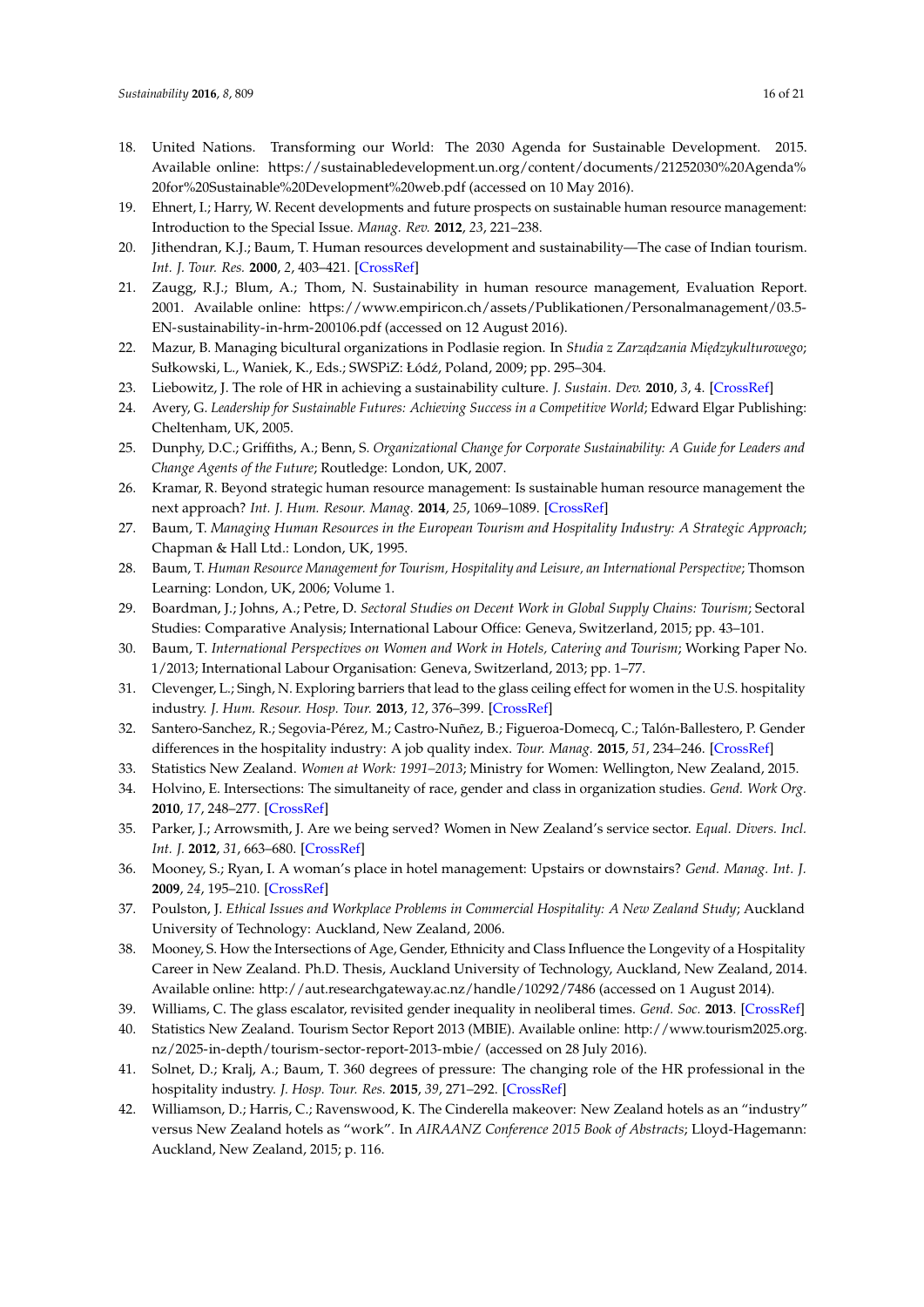- <span id="page-16-0"></span>43. Waldegrave, C. *Living Wage Aotearoa New Zealand*; Family Centre Social Policy Research Unit: Wellington, New Zealand, 2016; p. 1. Available online: [http://www.livingwage.org.nz/reports\\_and\\_research](http://www.livingwage.org.nz/reports_and_research) (accessed on 5 April 2016).
- <span id="page-16-1"></span>44. NZNews. Masala Bosses Sentenced for Worker Exploitation, 3News Report. 2015. Available online: [http://www.newshub.co.nz/nznews/masala-bosses-sentenced-for-worker-exploitation-2015101612#](http://www.newshub.co.nz/nznews/masala-bosses-sentenced-for-worker-exploitation-2015101612#axzz4FeTnJkXA) [axzz4FeTnJkXA](http://www.newshub.co.nz/nznews/masala-bosses-sentenced-for-worker-exploitation-2015101612#axzz4FeTnJkXA) (accessed on 28 July 2016).
- <span id="page-16-2"></span>45. Flynn, S.; Harris, M. Mothers in the New Zealand workforce. In Proceedings of the the LEW16 Conference, Wellington, New Zealand, 27–28 November 2014; Available online: <http://www.stats.govt.nz> (accessed on 29 July 2016).
- <span id="page-16-3"></span>46. Bohle, P.; Quinlan, M.; Kennedy, D.; Williamson, A. Working hours, work-life conflict and health in precarious and "permanent" employment. *Rev. Saúde Públ.* **2004**, *38*, 19–25. [\[CrossRef\]](http://dx.doi.org/10.1590/S0034-89102004000700004)
- <span id="page-16-4"></span>47. Deery, M.; Jago, L. Revisiting talent management, work-life balance and retention strategies. *Int. J. Contemp. Hosp. Manag.* **2015**. [\[CrossRef\]](http://dx.doi.org/10.1108/IJCHM-12-2013-0538)
- 48. McPhail, R.; Patiar, A.; Herington, C.; Creed, P.; Davidson, M. Development and initial validation of a hospitality employees' job satisfaction index: Evidence from Australia. *Int. J. Contemp. Hosp. Manag.* **2015**. [\[CrossRef\]](http://dx.doi.org/10.1108/IJCHM-03-2014-0132)
- <span id="page-16-5"></span>49. Mooney, S.; Harris, C.; Ryan, I. Long hospitality careers—A contradiction in terms? *Int. J. Contemp. Hosp. Manag.* **2016**. in press.
- <span id="page-16-6"></span>50. Luo, Y.; Milne, S. Current human resource management practices in the New Zealand hotel sector. *J. Hum. Res. Hosp. Tour.* **2013**, *13*, 81–100. [\[CrossRef\]](http://dx.doi.org/10.1080/15332845.2013.807395)
- <span id="page-16-7"></span>51. Urry, J. Mobile sociology. *Br. J. Soc.* **2000**, *51*, 185–203. [\[CrossRef\]](http://dx.doi.org/10.1080/000713100358499)
- <span id="page-16-8"></span>52. Duncan, T.; Scott, D.; Baum, T. The mobilities of hospitality work: An exploration of issues and debates. *Ann. Tour. Res.* **2013**, *41*, 1–19. [\[CrossRef\]](http://dx.doi.org/10.1016/j.annals.2012.10.004)
- <span id="page-16-9"></span>53. Robinson, R.N.S.; Ritchie, B.W.; Kralj, A.; Solnet, D.S.; Baum, T.; Ford, R. An Asia-Pacific core-periphery futures paradox: Divergent worker and tourist mobilities. *J. Travel Res.* **2014**, *53*, 805–818. [\[CrossRef\]](http://dx.doi.org/10.1177/0047287513513164)
- <span id="page-16-10"></span>54. Lund-Durlacher, D.; Dimanche, F. Mobilities and sustainable tourism: An introduction. *J. Sustain. Tour.* **2016**, *24*, 505–637. [\[CrossRef\]](http://dx.doi.org/10.1080/09669582.2013.791302)
- <span id="page-16-11"></span>55. Dredge, D.; Jamal, T. Mobilities on the Gold Coast, Australia: Implications for destination governance and sustainable tourism. *J. Sustain. Tour.* **2013**, *21*, 557–579. [\[CrossRef\]](http://dx.doi.org/10.1080/09669582.2013.776064)
- <span id="page-16-12"></span>56. United Nations World Tourism Organization (UNWTO). *UNWTO Tourism Highlights: 2015 Edition*; UNWTO: Madrid, Spain, 2015.
- <span id="page-16-13"></span>57. United Nations (UN). *World Urbanization Prospects: The 2014 Revision, Highlights*; United Nations: New York, NY, USA, 2014.
- <span id="page-16-14"></span>58. Urry, J.; Larsen, J. *The Tourist Gaze 3.0*; Sage: London, UK, 2011.
- <span id="page-16-15"></span>59. Turner, L.; Ash, J. *The Golden Hordes: International Tourism and the Pleasure Periphery*; Constable: London, UK, 1975.
- <span id="page-16-16"></span>60. Baum, T. Demographic changes and the labour market in the international tourism industry. In *Tourism and Demography*; Yeoman, I., Hsu, C., Smith, K., Watson, S., Eds.; Goodfellow: London, UK, 2010; pp. 179–194.
- 61. Gogia, N. Unpacking corporeal mobilities: The global voyages of labour and leisure. *Environ. Plan.* **2006**, *38*, 359–375. [\[CrossRef\]](http://dx.doi.org/10.1068/a37274)
- <span id="page-16-17"></span>62. Bianchi, R. Migrant tourist-workers: Exploring the 'contact zones' of post-industrial tourism. *Curr. Issues Tour.* **2000**, *3*, 107–137. [\[CrossRef\]](http://dx.doi.org/10.1080/13683500008667869)
- <span id="page-16-18"></span>63. Carson, D.A.; Carson, D.B.; Lundmark, L. Tourism and Mobilities in Sparsely Populated Areas: Towards a Framework and Research Agenda. *Scand. J. Hosp. Tour.* **2014**, *14*, 353–479. [\[CrossRef\]](http://dx.doi.org/10.1080/15022250.2014.967999)
- <span id="page-16-19"></span>64. Solnet, D.; Hood, A. Generation Y as hospitality employees: Framing a research agenda. *J. Hosp. Tour. Manag.* **2008**, *15*, 59–68. [\[CrossRef\]](http://dx.doi.org/10.1375/jhtm.15.59)
- <span id="page-16-20"></span>65. Cresswell, T. Towards a politics of mobility. *Environ. Plan. D* **2010**, *28*, 17–31. [\[CrossRef\]](http://dx.doi.org/10.1068/d11407)
- <span id="page-16-21"></span>66. Janta, H.; Brown, L.; Lugosi, P.; Ladkin, A. Migrant relationships and tourism employment. *Ann. Tour. Res.* **2011**, *38*, 1322–1343. [\[CrossRef\]](http://dx.doi.org/10.1016/j.annals.2011.03.004)
- <span id="page-16-22"></span>67. Lundmark, L.; Ednarsson, M.; Karlsson, S. International migration, self-employment and restructuring through tourism in sparsely populated areas. *Scand. J. Hosp. Tour.* **2014**, *14*, 422–440. [\[CrossRef\]](http://dx.doi.org/10.1080/15022250.2014.967995)
- <span id="page-16-23"></span>68. Solnet, D.; Ford, R.; Robinson, R.N.S.; Ritchie, B.W.; Olsen, M. Locational factors for tourism employment. *Ann. Tour. Res.* **2014**, *45*, 30–45. [\[CrossRef\]](http://dx.doi.org/10.1016/j.annals.2013.11.005)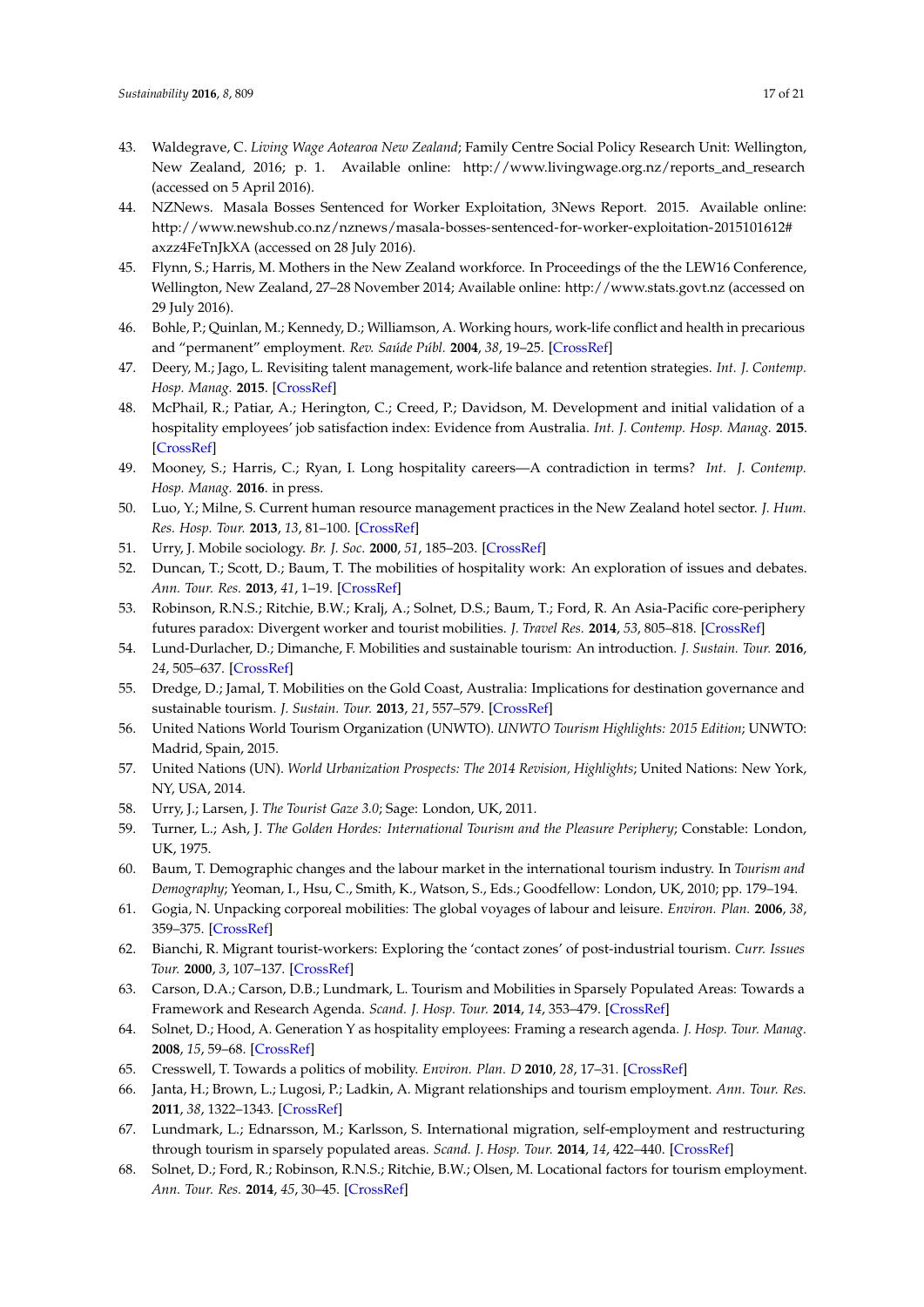- <span id="page-17-0"></span>69. Cooper, C.; Ruhanen, L. *The Tourism Labour Market in the Asia-Pacific Region*; World Tourism Organization (UNWTO): Madrid, Spain, 2009.
- <span id="page-17-1"></span>70. Solnet, D.; Baum, T.; Kralj, A.; Robinson, R.N.S.; Ritchie, B.W.; Olsen, M. The Asia-Pacific tourism workforce of the future: Using Delphi techniques to identify possible scenarios. *J. Travel Res.* **2014**, *53*, 693–704. [\[CrossRef\]](http://dx.doi.org/10.1177/0047287513513163)
- <span id="page-17-2"></span>71. Bookman, M.Z. *Tourists, Migrants and Refugees*; Lynne Rienner Publishers: Boulder, CO, USA, 2006.
- <span id="page-17-3"></span>72. Park, J.; Gursoy, D. Generation effects on work engagement among US hotel employees. *Int. J. Hosp. Manag.* **2012**, *31*, 1195–1202. [\[CrossRef\]](http://dx.doi.org/10.1016/j.ijhm.2012.02.007)
- <span id="page-17-11"></span>73. Gursoy, D.; Chi, C.G.Q.; Karadag, E. Generational differences in work values and attitudes among frontline and service contact employees. *Int. J. Hosp. Manag.* **2013**, *32*, 40–48. [\[CrossRef\]](http://dx.doi.org/10.1016/j.ijhm.2012.04.002)
- <span id="page-17-4"></span>74. Lu, A.C.C.; Gursoy, D. Impact of job burnout on satisfaction and turnover intention: Do generational differences matter? *J. Hosp. Tour. Res.* **2013**. [\[CrossRef\]](http://dx.doi.org/10.1177/1096348013495696)
- <span id="page-17-5"></span>75. Chen, P.J.; Choi, Y. Generational differences in work values: A study of hospitality management. *Int. J. Contemp. Hosp. Manag.* **2008**, *20*, 595–615. [\[CrossRef\]](http://dx.doi.org/10.1108/09596110810892182)
- <span id="page-17-6"></span>76. Solnet, D.; Kralj, A. Generational differences in work attitudes: Evidence from the hospitality industry. *Hosp. Rev.* **2011**, *29*, Article 3.
- <span id="page-17-12"></span>77. Gursoy, D.; Maier, T.A.; Chi, C.G. Generational differences: An examination of work values and generational gaps in the hospitality workforce. *Int. J. Hosp. Manag.* **2008**, *27*, 448–458. [\[CrossRef\]](http://dx.doi.org/10.1016/j.ijhm.2007.11.002)
- 78. Maier, T.A. Hospitality leadership implications: Multigenerational perceptions of dissatisfaction and intent to leave. *J. Hum. Res. Hosp. Tour.* **2011**, *10*, 354–371. [\[CrossRef\]](http://dx.doi.org/10.1080/15332845.2011.588503)
- <span id="page-17-14"></span>79. Solnet, D.; Kralj, A.; Kandampully, J. Generation Y employees: An examination of work attitude differences. *J. Appl. Manag. Entrep.* **2012**, *17*, 36–54.
- <span id="page-17-15"></span>80. Chi, C.G.; Maier, T.A.; Gursoy, D. Employees' perceptions of younger and older managers by generation and job category. *Int. J. Hosp. Manag.* **2013**, *34*, 42–50. [\[CrossRef\]](http://dx.doi.org/10.1016/j.ijhm.2013.01.009)
- <span id="page-17-7"></span>81. Zopiatis, A.; Krambia-Kapardis, M.; Varnavas, A. Y-ers, X-ers and Boomers: Investigating the multigenerational (mis) perceptions in the hospitality workplace. *Tour. Hosp. Res.* **2012**, *12*, 101–121. [\[CrossRef\]](http://dx.doi.org/10.1177/1467358412466668)
- <span id="page-17-8"></span>82. Lub, X.; Nije Bijvank, M.; Matthijs Bal, P.; Blomme, R.; Schalk, R. Different or alike? Exploring the psychological contract and commitment of different generations of hospitality workers. *Int. J. Contemp. Hosp. Manag.* **2012**, *24*, 553–573. [\[CrossRef\]](http://dx.doi.org/10.1108/09596111211226824)
- <span id="page-17-9"></span>83. Maier, T.; Tavanti, M.; Bombard, P.; Gentile, M.; Bradford, B. Millennial generation perceptions of value-centered leadership principles. *J. Hum. Res. Hosp. Tour.* **2015**, *14*, 382–397. [\[CrossRef\]](http://dx.doi.org/10.1080/15332845.2015.1008386)
- 84. Chuang, N.K.; Goh, B.K.; Stout, B.L.; Dellmann-Jenkins, M. Hospitality undergraduate students' career choices and factors influencing commitment to the profession. *J. Hosp. Tour. Ed.* **2007**, *19*, 28–37. [\[CrossRef\]](http://dx.doi.org/10.1080/10963758.2007.10696902)
- 85. Richardson, S.; Thomas, N.J. Utilising generation Y: United States hospitality and tourism students' perceptions of careers in the industry. *J. Hosp. Tour. Manag.* **2012**, *19*, 102–114. [\[CrossRef\]](http://dx.doi.org/10.1017/jht.2012.12)
- <span id="page-17-16"></span>86. Maxwell, G.A.; Ogden, S.M.; Broadbridge, A. Generation Y's career expectations and aspirations: Engagement in the hospitality industry. *J. Hosp. Tour. Manag.* **2010**, *17*, 53–61. [\[CrossRef\]](http://dx.doi.org/10.1375/jhtm.17.1.53)
- 87. Richardson, S. Generation Y's perceptions and attitudes towards a career in tourism and hospitality. *J. Hum. Res. Hosp. Tour.* **2010**, *9*, 179–199. [\[CrossRef\]](http://dx.doi.org/10.1080/15332840903383855)
- 88. Josiam, B.M.; Devine, F.G.; Baum, T.; Crutsinger, C.; Reynolds, J.S. Attitudes to work of Generation Y students in hospitality management: A comparative analysis of students in England, Scotland and Northern Ireland. *J. Hosp. Tour. Ed.* **2010**, *22*, 44–53. [\[CrossRef\]](http://dx.doi.org/10.1080/10963758.2010.10696968)
- 89. Josiam, B.M.; Reynolds, J.S.; Thozhur, S.; Crutsinger, C.; Baum, T.; Devine, F.G. Attitudes to work of Generation Y students in hospitality management: A comparative analysis of students in the United States and the United Kingdom. *J. Foodserv. Bus. Res.* **2008**, *11*, 295–314. [\[CrossRef\]](http://dx.doi.org/10.1080/15378020802317016)
- 90. Richardson, S. Undergraduates' perceptions of tourism and hospitality as a career choice. *Int. J. Hosp. Manag.* **2009**, *28*, 382–388. [\[CrossRef\]](http://dx.doi.org/10.1016/j.ijhm.2008.10.006)
- <span id="page-17-10"></span>91. Lu, T.; Adler, H. Career goals and expectations of hospitality and tourism students in China. *J. Teach. Travel Tour.* **2009**, *9*, 63–80. [\[CrossRef\]](http://dx.doi.org/10.1080/15313220903041972)
- <span id="page-17-13"></span>92. Kim, S.H.; Kim, M.; Han, H.S.; Holland, S. The determinants of hospitality employees' pro-environmental behaviors: The moderating role of generational differences. *Int. J. Hosp. Manag.* **2016**, *52*, 56–67. [\[CrossRef\]](http://dx.doi.org/10.1016/j.ijhm.2015.09.013)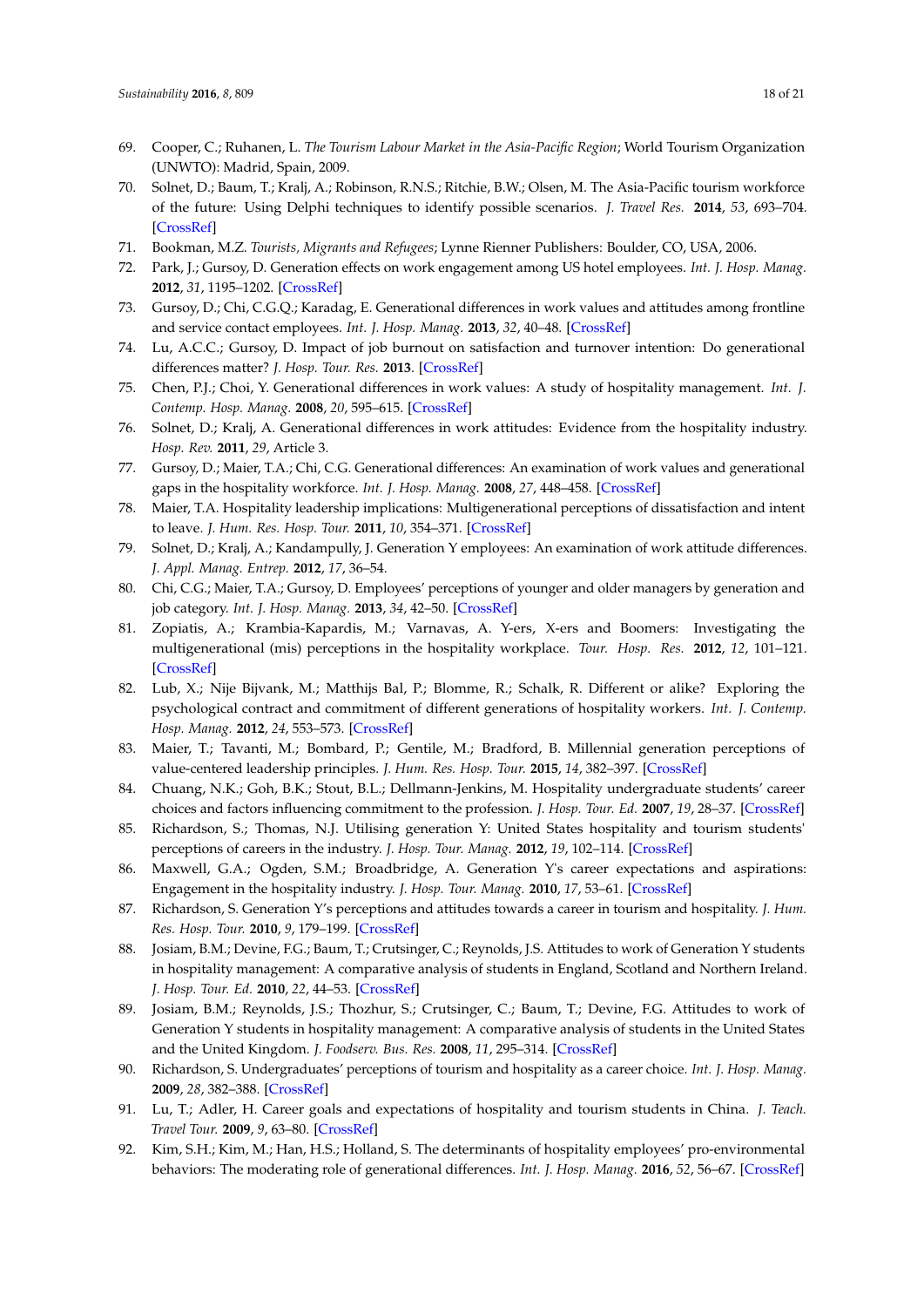- <span id="page-18-0"></span>93. Inelmen, K.; Zeytinoglu, I.U.; Uygur, D. Are Millennials a different breed? Turkish hospitality sector frontline employees' intention to stay. In *Managing the New Workforce: International Perspectives on the Millennial Generation*; Edward Elgar: Cheltenham, UK, 2012; pp. 181–203.
- <span id="page-18-1"></span>94. Parry, E.; Urwin, P. Generational differences in work values: A review of theory and evidence. *Int. J. Manag. Rev.* **2011**, *13*, 79–96. [\[CrossRef\]](http://dx.doi.org/10.1111/j.1468-2370.2010.00285.x)
- <span id="page-18-2"></span>95. Lyons, S.; Kuron, L. Generational differences in the workplace: A review of the evidence and directions for future research. *J. Org. Behav.* **2014**, *35*, S139–S157. [\[CrossRef\]](http://dx.doi.org/10.1002/job.1913)
- <span id="page-18-3"></span>96. Lee, C.; Way, K. Individual employment characteristics of hotel employees that play a role in employee satisfaction and work retention. *Int. J. Hosp. Manag.* **2010**, *29*, 344–353. [\[CrossRef\]](http://dx.doi.org/10.1016/j.ijhm.2009.08.008)
- <span id="page-18-4"></span>97. Brown, E.A.; Thomas, N.J.; Bosselman, R.H. Are they leaving or staying: A qualitative analysis of turnover issues for Generation Y hospitality employees with a hospitality education. *Int. J. Hosp. Manag.* **2015**, *46*, 130–137. [\[CrossRef\]](http://dx.doi.org/10.1016/j.ijhm.2015.01.011)
- <span id="page-18-5"></span>98. McCabe, V.S.; Savery, L.K. "Butterflying" a new career pattern for Australia? Empirical evidence. *J. Mgmt. Dev.* **2007**, *26*, 103–116. [\[CrossRef\]](http://dx.doi.org/10.1108/02621710710726026)
- <span id="page-18-6"></span>99. Kong, H.; Cheung, C.; Song, H. From hotel career management to employees' career satisfaction—The mediating effect of career competencies. *Int. J. Hosp. Manag.* **2012**, *31*, 76–85. [\[CrossRef\]](http://dx.doi.org/10.1016/j.ijhm.2011.03.002)
- <span id="page-18-7"></span>100. Deery, M. Talent management, work-life balance and retention strategies. *Int. J. Contemp. Hosp. Manag.* **2008**, *20*, 792–806. [\[CrossRef\]](http://dx.doi.org/10.1108/IJCHM-12-2013-0538)
- <span id="page-18-8"></span>101. Kong, H. Relationships among work-family supportive supervisors, career competencies, and job involvement. *Int. J. Contemp. Hosp. Manag.* **2013**, *33*, 304–309. [\[CrossRef\]](http://dx.doi.org/10.1016/j.ijhm.2012.09.006)
- <span id="page-18-9"></span>102. Bharwani, S.; Jauhari, V. An exploratory study of competencies required to co-create memorable customer experiences in the hospitality industry. *Int. J. Contemp. Hosp. Manag.* **2013**, *25*, 823–843. [\[CrossRef\]](http://dx.doi.org/10.1108/IJCHM-05-2012-0065)
- <span id="page-18-10"></span>103. Kong, H.; Yan, Q. The relationship between learning satisfaction and career competencies. *Int. J. Hosp. Manag.* **2014**, *41*, 133–139. [\[CrossRef\]](http://dx.doi.org/10.1016/j.ijhm.2014.05.013)
- <span id="page-18-11"></span>104. Bratton, J.; Gold, J. Towards Critical Human Resource Management Education (CHRME): A sociological imagination approach. *Work Employ. Soc.* **2015**, *29*, 496–507. [\[CrossRef\]](http://dx.doi.org/10.1177/0950017014545266)
- <span id="page-18-12"></span>105. Dempsey, N.; Bramley, G.; Power, S.; Brown, C. The social dimensions of sustainable development: Defining urban social sustainability. *Sustain. Dev.* **2011**, *19*, 289–300. [\[CrossRef\]](http://dx.doi.org/10.1002/sd.417)
- <span id="page-18-13"></span>106. Stoddard, J.; Pollard, C.; Evans, M. The triple bottom line: A framework for sustainable tourism development. *Int. J. Hosp. Tour. Admin.* **2012**, *13*, 233–258. [\[CrossRef\]](http://dx.doi.org/10.1080/15256480.2012.698173)
- <span id="page-18-14"></span>107. Giacalone, R.; Thompson, K. Business ethics and social responsibility education: Shifting the worldview. *Acad. Manag. Learn Ed.* **2006**, *5*, 266–277. [\[CrossRef\]](http://dx.doi.org/10.5465/AMLE.2006.22697016)
- <span id="page-18-15"></span>108. Neubaum, D.; Pagell, M.; Drexler, J.; McKee-Ryan, F.; Larson, E. Business education and its relationship to student personal moral philosophies and attitudes toward profits: An empirical response to critics. *Acad. Manag. Learn. Ed.* **2009**, *8*, 9–24. [\[CrossRef\]](http://dx.doi.org/10.5465/AMLE.2009.37012176)
- <span id="page-18-16"></span>109. Wade, R.; Parker, J. EFA-ESD Dialogue: Educating for a Sustainable World. UNESCO. 2008. Available online: <http://unesdoc.unesco.org/images/0017/001780/178044e.pdf> (accessed on 22 July 2016).
- <span id="page-18-17"></span>110. Malovics, G.; Csignene, N.N.; Kraus, S. The role of corporate social responsibility in strong sustainability. *J. Socio-Econ.* **2008**, *37*, 907–918. [\[CrossRef\]](http://dx.doi.org/10.1016/j.socec.2006.12.061)
- <span id="page-18-18"></span>111. Wade, J. Students as environmental change agents. *Int. J. Contemp. Hosp. Manag.* **1999**, *1*, 251–255. [\[CrossRef\]](http://dx.doi.org/10.1108/09596119910272801)
- <span id="page-18-19"></span>112. Deale, C.; Barber, N. How important is sustainability education to hospitality programs? *J. Teach. Travel Tour.* **2012**, *12*, 165–187. [\[CrossRef\]](http://dx.doi.org/10.1080/15313220.2012.678211)
- <span id="page-18-20"></span>113. Millar, M.; Park, S.Y. Sustainability in hospitality education: The industry's perspective and implications for curriculum. *J. Hosp. Tour. Ed.* **2013**, *25*, 80–88. [\[CrossRef\]](http://dx.doi.org/10.1080/10963758.2013.805090)
- <span id="page-18-21"></span>114. Archer, B.; Cooper, C.; Ruhanen, L. The positive and negative impacts of tourism. In *Global Tourism*; Theobold, W.F., Ed.; Elsevier: New York, NY, USA, 2005; pp. 79–102.
- <span id="page-18-22"></span>115. Yang, H.J.; Cheung, C. What types of experimental learning activities can engage hospitality students in Asia? *J. Hosp. Tour. Ed.* **2012**, *24*, 21–27.
- <span id="page-18-23"></span>116. Isacsson, A.; Gretzel, U. Facebook as an edutainment medium to engage students in sustainability and tourism. *J. Hosp. Tour. Technol.* **2011**, *2*, 81–90. [\[CrossRef\]](http://dx.doi.org/10.1108/17579881111112430)
- <span id="page-18-24"></span>117. Paula, J.; Selby, D.; Sterling, S. *Sustainability Education: Perspectives and Practice across Higher Education*; Earthscan: London, UK, 2010.
- <span id="page-18-25"></span>118. Parker, J. Increasing industry demand for triple bottom line education. *Consort. J. Hosp. Tour.* **2011**, *16*, 47–50.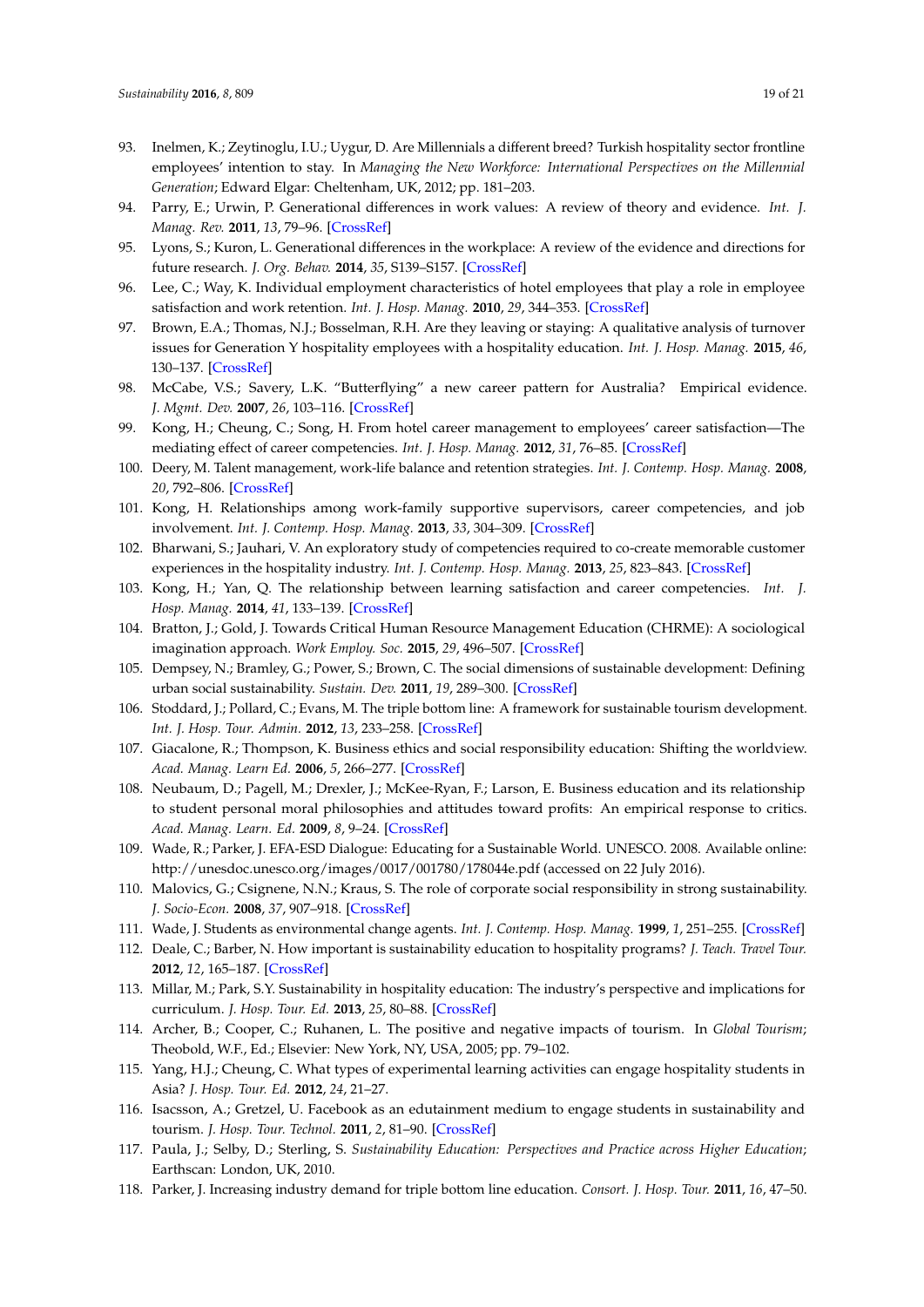- <span id="page-19-0"></span>119. Von der Weppen, J.; Cochrane, J. Social enterprises in tourism: An exploratory study of operational models and success factors. *J. Sustain. Tour.* **2012**, *20*, 497–511. [\[CrossRef\]](http://dx.doi.org/10.1080/09669582.2012.663377)
- 120. Christoph, G.; Laeis, M.; Lemke, S. Social entrepreneurship in tourism: Applying sustainable livelihoods approaches. *Int. J. Contemp. Hosp. Manag.* **2016**, *28*. [\[CrossRef\]](http://dx.doi.org/10.1108/IJCHM-05-2014-0235)
- 121. Mottiar, Z. Exploring the motivations of tourism social entrepreneurs. *Int. J. Contemp. Hosp. Manag.* **2016**, *28*. [\[CrossRef\]](http://dx.doi.org/10.1108/IJCHM-06-2014-0278)
- 122. Peng, K.L.; Lin, P.M.C. Social entrepreneurs: Innovating rural tourism through the activism of service science. *Int. J. Contemp. Hosp. Manag.* **2016**, *28*. [\[CrossRef\]](http://dx.doi.org/10.1108/IJCHM-12-2014-0611)
- <span id="page-19-1"></span>123. Wang, C.L.; Duan, Z.; Yu, L. From non-profit organization to social enterprise: The paths and future of a Chinese social enterprise in the tourism field. *Int. J. Contemp. Hosp. Manag.* **2016**, *28*. [\[CrossRef\]](http://dx.doi.org/10.1108/IJCHM-05-2014-0230)
- <span id="page-19-2"></span>124. Tinsley, R.; Lynch, P.A. Small business networking and tourism destination development: A comparative perspective. *Int. J. Entrep. Innov.* **2007**, *8*, 15–27. [\[CrossRef\]](http://dx.doi.org/10.5367/000000007780007380)
- <span id="page-19-3"></span>125. Ho, J.A.; Chia, K.W.; Ng, S.I.; Ramachandran, S. Problems and stakeholder responsibilities in island tourism: The case of Tioman Island, Malaysia. *J. Hosp. Tour. Res.* **2013**. [\[CrossRef\]](http://dx.doi.org/10.1177/1096348013515912)
- <span id="page-19-4"></span>126. Siow, M.L.; Ramachandran, S.; Shuib, A.; Afandi, S.H.M. Barriers to community participation in rural tourism: A case study of the communities of Semporna, Sabah. *Life Sci. J.* **2014**, *11*, 837–841.
- <span id="page-19-5"></span>127. Ibrahim, M.R.; Shuib, A.; Ramachandran, S.; Afandi, S.H. A sustainable community based tourism enterprises through Amanah Ikhtiar Malaysia in Semporna, Sabah: Opportunities and challenges. In Proceedings of the International Conference on Natural Resources, Tourism and Services Management 2015, Sabah, Malaysia, 15–17 April 2015; Ling, S.M., Nair, M.B., Shuib, A., Eds.; Universiti Putra Malaysia: Serdang, Malaysia, 2015; pp. 190–199.
- <span id="page-19-6"></span>128. Keliher, F.; Foley, A.; Frampton, A.M. Facilitating small firm learning networks in the Irish tourism sector. *Tour. Hosp. Res.* **2009**, *9*, 80–95. [\[CrossRef\]](http://dx.doi.org/10.1057/thr.2008.36)
- <span id="page-19-7"></span>129. Reinl, L.; Keliher, F. Transforming tourism micro firm practitioner learning: Exploring the road to a sustainable learning community. *J. Teach. Travel Tour.* **2015**, *15*, 278–293. [\[CrossRef\]](http://dx.doi.org/10.1080/15313220.2015.1064338)
- <span id="page-19-8"></span>130. Myanmar Centre for Responsible Business (MCRB); Danish Institute for Human Rights (DIHR); Institute for Human Rights and Business (IHRB). *Myanmar Tourism Sector Wide Impact Assessment*; MCRB: Yangon, Myanmar; DIHR: Copenhagen, Denmark; IHRB: London, UK, 2015.
- <span id="page-19-9"></span>131. Institute for Human Rights and Business (IHRB). *Striving for Excellence: Mega-Sporting Events and Human Rights*; IHRB: London, UK, 2013.
- <span id="page-19-10"></span>132. Dodds, R.; Joppe, M. *CSR in the Tourism Industry? The Status of and Potential for Certification, Codes of Conduct and Guidelines*; The World Bank: Washington, DC, USA, 2005.
- <span id="page-19-11"></span>133. Ladkin, A. Exploring tourism labor. *Ann. Tour. Res.* **2011**, *38*, 1135–1155. [\[CrossRef\]](http://dx.doi.org/10.1016/j.annals.2011.03.010)
- <span id="page-19-12"></span>134. International Labour Organization (ILO). *Accelerating Actions against Child Labour, Global Report under the Follow-up to the ILO Declaration on Fundamental Principles and Rights at Work*; ILO: Geneva, Switzerland, 2010.
- <span id="page-19-13"></span>135. International Labour Organization (ILO). *Draft ILO guidelines on Decent Work and Social Responsibility in Tourism*; ILO: Geneva, Switzerland, 2015.
- <span id="page-19-14"></span>136. Getz, D.; Carlsen, J.; Morrison, A. *The Family Business in Tourism and Hospitality*; CABI: Wallingford, UK, 2004.
- <span id="page-19-15"></span>137. Admassie, A. Child labor in the context of a subsistence rural economy: Can they be compatible? *Int. J. Ed. Dev.* **2003**, *23*, 167–185. [\[CrossRef\]](http://dx.doi.org/10.1016/S0738-0593(02)00012-3)
- <span id="page-19-16"></span>138. Robson, E. Invisible carers: Young people in Zimbabwe's home-based healthcare. *Area* **2000**, *32*, 59–69. [\[CrossRef\]](http://dx.doi.org/10.1111/j.1475-4762.2000.tb00115.x)
- <span id="page-19-17"></span>139. International Labour Organization/IPEC. *Give Girls A Chance: Tackling Child Labour, A Key to the Future*; ILO: Geneva, Switzerland, 2009.
- <span id="page-19-18"></span>140. UNICEF. Child Labour—Are Girls Affected Differently to Boys? 2007. Available online: [http://www.unicef.](http://www.unicef.org/sowc07/docs/sowc07_panel_3_3.pdf) [org/sowc07/docs/sowc07\\_panel\\_3\\_3.pdf](http://www.unicef.org/sowc07/docs/sowc07_panel_3_3.pdf) (accessed on 24 November 2015).
- <span id="page-19-19"></span>141. Ireland, K. *Wish You Weren't here: The Sexual Exploitation of Children and the Connection with Tourism and International Travel*; Save the Children: London, UK, 1993.
- <span id="page-19-20"></span>142. Beauttah, B.W.; Rhova, H.M.; Waweru, S. *Child Labour in Tourism: A Case in Kilifi, Mombasa and Kwale Districts in the Coast Province of Kenya*; ILO-IPEC: Nairobi, Kenya, 1995.
- <span id="page-19-21"></span>143. Black, M. *In the Twilight Zone: Child Workers in the Hotel, Tourism and Catering Industry*; ILO: Geneva, Switzerland, 1995.
- <span id="page-19-22"></span>144. ECPAT. *Tourism and Children in Prostitution: Fact Sheet*; ECPAT: Bangkok, Thailand, 1995.